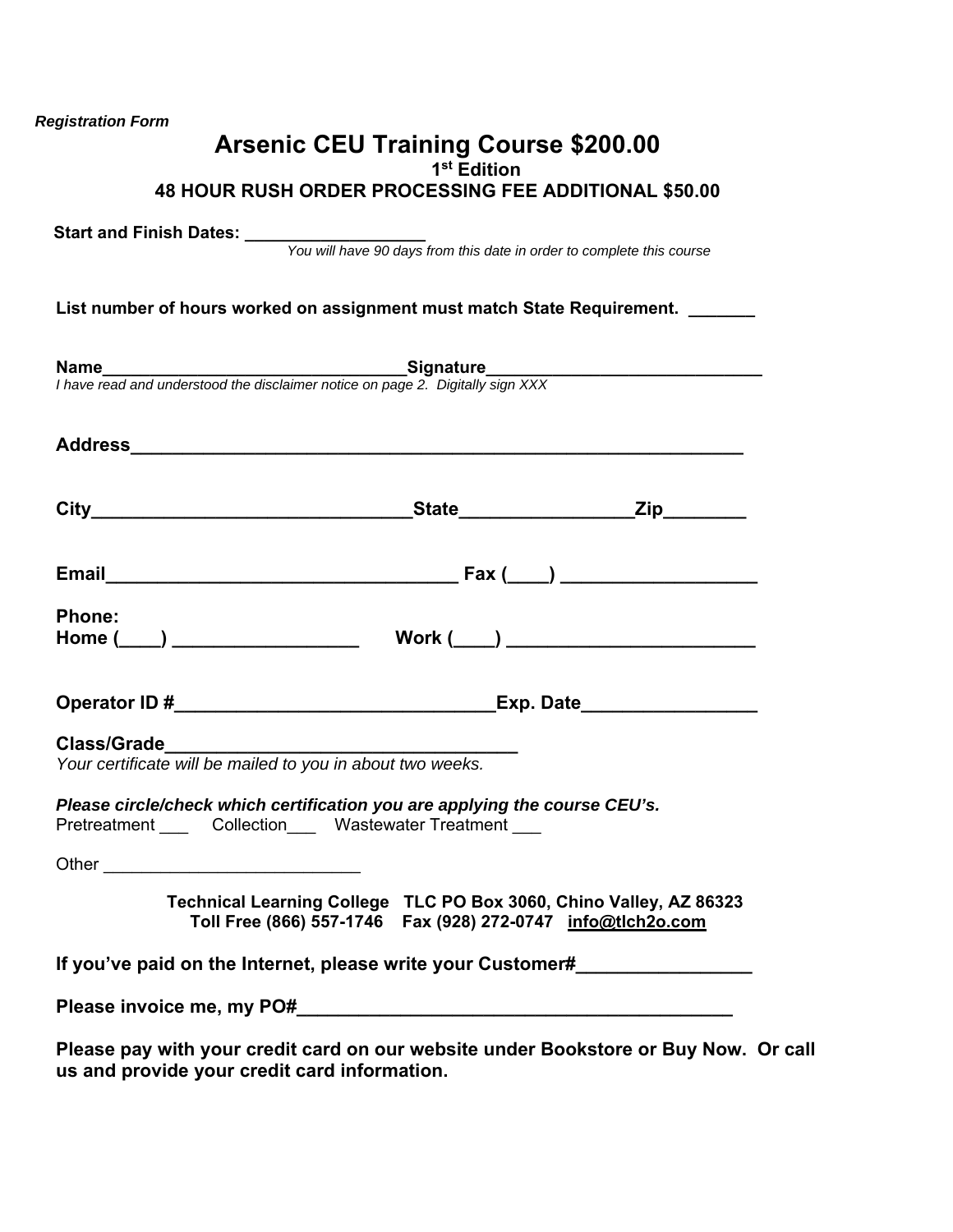# **DISCLAIMER NOTICE**

I understand that it is my responsibility to ensure that this CEU course is either approved or accepted in my State for CEU credit. I understand State laws and rules change on a frequent basis and I believe this course is currently accepted in my State for CEU or contact hour credit, if it is not, I will not hold Technical Learning College responsible. I fully understand that this type of study program deals with dangerous, changing conditions and various laws and that I will not hold Technical Learning College, Technical Learning Consultants, Inc. (TLC) liable in any fashion for any errors, omissions, advice, suggestions or neglect contained in this CEU education training course or for any violation or injury, death, neglect, damage or loss of your license or certification caused in any fashion by this CEU education training or course material suggestion or error or my lack of submitting paperwork. It is my responsibility to call or contact TLC if I need help or assistance and double-check to ensure my registration page and assignment has been received and graded. It is my responsibility to ensure all information is correct and to abide with all rules and regulations.

**Professional Engineers**; Most states will accept our courses for credit but we do not officially list the States or Agencies. Please check your State for approval.

*You can obtain a printed version of the course manual from TLC for an additional \$69.95 plus shipping charges.* 

# **AFFIDAVIT OF EXAM COMPLETION**

I affirm that I personally completed the entire text of the course. I also affirm that I completed the exam without assistance from any outside source. I understand that it is my responsibility to file or maintain my certificate of completion as required by the state or by the designation organization.

# **Grading Information**

In order to maintain the integrity of our courses we do not distribute test scores, percentages or questions missed. Our exams are based upon pass/fail criteria with the benchmark for successful completion set at 70%. Once you pass the exam, your record will reflect a successful completion and a certificate will be issued to you.

For security purposes, please fax or e-mail a copy of your driver's license and always call us to confirm we've received your assignment and to confirm your identity.

# **Do not solely depend on TLC's Approval list for it may be outdated.**

**A second certificate of completion for a second State Agency \$50 processing fee.** 

**All downloads are electronically tracked and monitored for security purposes.** 

# **We require the final exam to be proctored.**

http://www.abctlc.com/downloads/PDF/PROCTORFORM.pdf

## *We will stop mailing the certificate of completion so we need either your fax number or e-mail address. We will e-mail the certificate to you, if no e-mail address; we will fax it to you.*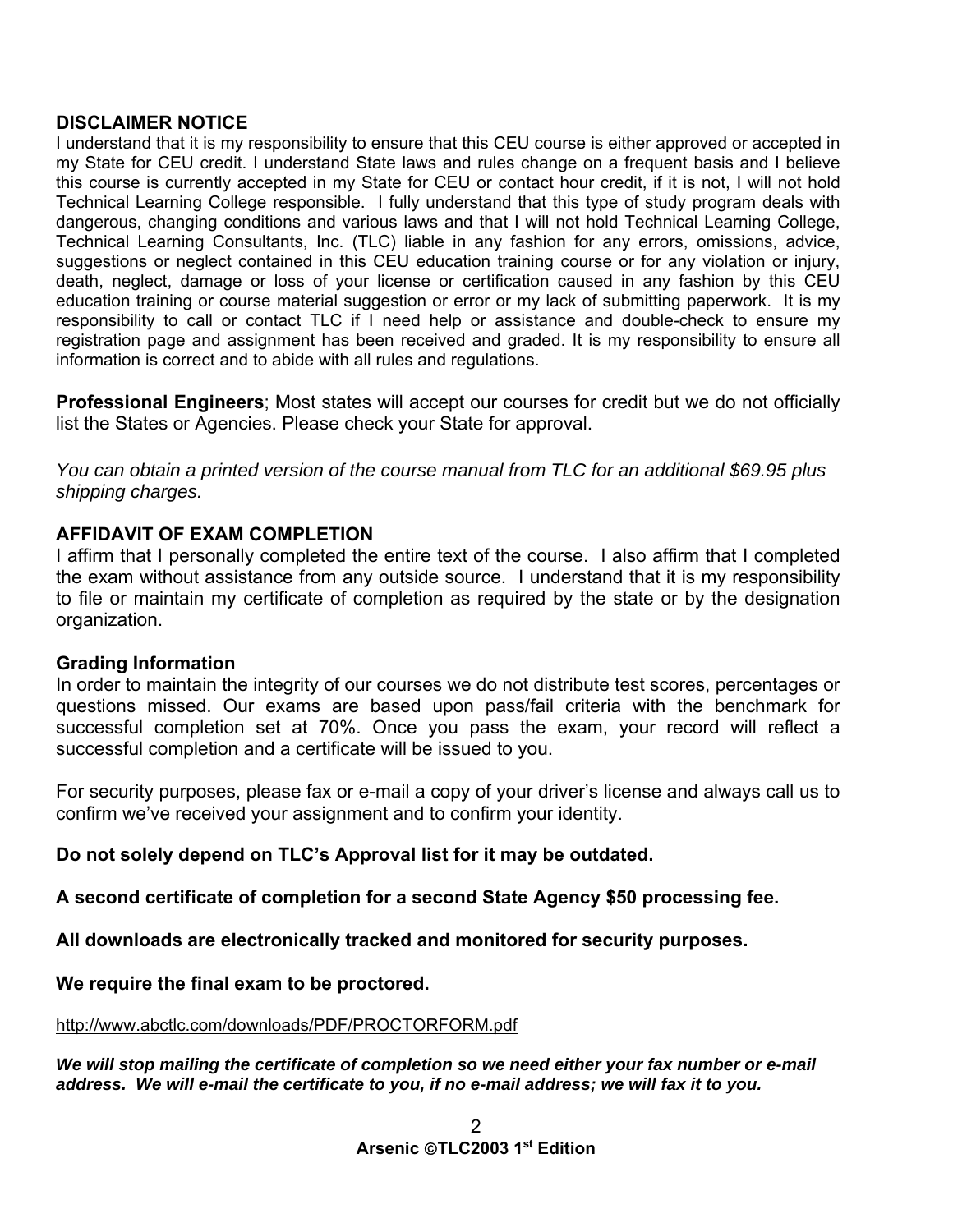# **Arsenic Answer Key 1st Edition**

**Name\_\_\_\_\_\_\_\_\_\_\_\_\_\_\_\_\_\_\_\_\_\_\_\_\_\_\_\_\_\_\_\_\_\_\_** 

**Phone** *Phone* 

*You are solely responsible in ensuring that this course is accepted for credit by your State. No refunds. Did you check with your State agency to ensure this course is accepted for credit?* 

*Method of Course acceptance confirmation. Please fill this section* 

Website Telephone Call Email Spoke to

**Do not solely depend on TLC's Approval list for it may be outdated.** 

**What is the approval number if Applicable? \_\_\_\_\_\_\_\_\_\_\_\_\_\_\_\_\_\_\_\_** 

*You are responsible to ensure that TLC receives the Assignment and Registration Key. Please call us to ensure that we received it.* 

*You can use Adobe Acrobat DC Program to complete the assignment.* 

*Please circle, underline, bold or X only one correct answer* 

|    |                 | 1. ABCDEF 15. ABCDEF            | 29. A B C D E F |
|----|-----------------|---------------------------------|-----------------|
|    | 2. ABCDEF       | 16. A B C D E F                 | 30. ABCDEF      |
| 3. | ABCDEF          | 17. A B C D E F                 | 31. A B C D E F |
|    | 4. ABCDEF       | 18. A B C D E F                 | 32. A B C D E F |
|    | 5. ABCDEF       | 19. A B C D E F                 | 33. A B C D E F |
|    | 6. ABCDEF       | 20. A B C D E F                 | 34. A B C D E F |
|    | 7. ABCDEF       | 21. A B C D E F                 | 35. A B C D E F |
|    | 8. ABCDEF       | 22. A B C D E F                 | 36. ABCDEF      |
|    | 9. ABCDEF       | 23. A B C D E F                 | 37. A B C D E F |
|    | 10. ABCDEF      | 24. A B C D E F                 | 38. A B C D E F |
|    | 11. ABCDEF      | 25. A B C D E F                 | 39. A B C D E F |
|    | 12. A B C D E F | 26. A B C D E F                 | 40. A B C D E F |
|    | 13. A B C D E F | 27. A B C D E F                 | 41. A B C D E F |
|    | 14. ABCDEF      | 28. A B C D E F 42. A B C D E F |                 |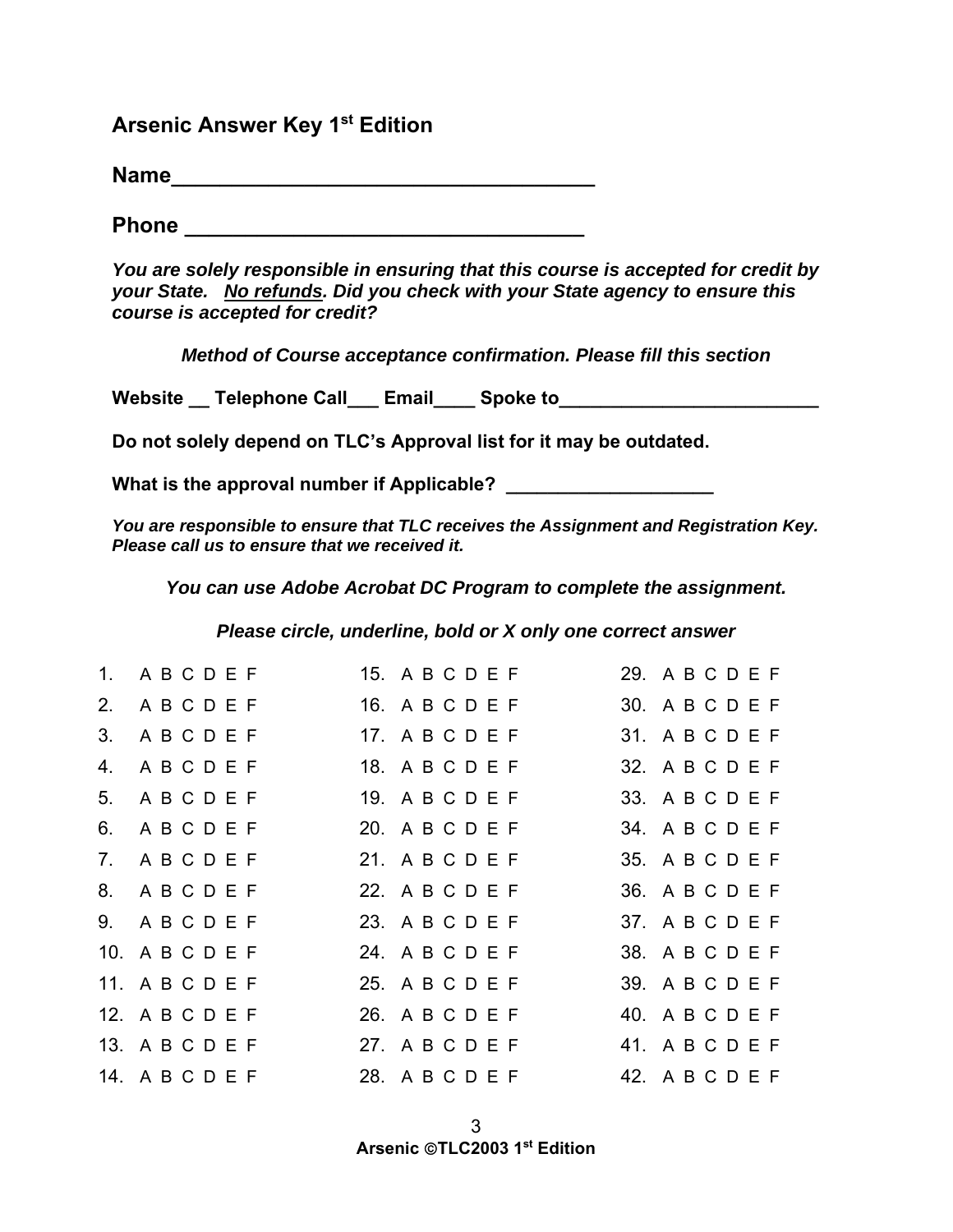|     | 43. A B C D E F | 75. A B C D E F  | 107. A B C D E F |
|-----|-----------------|------------------|------------------|
|     | 44. ABCDEF      | 76. A B C D E F  | 108. A B C D E F |
|     | 45. A B C D E F | 77. ABCDEF       | 109. A B C D E F |
|     | 46. ABCDEF      | 78. A B C D E F  | 110. A B C D E F |
| 47. | ABCDEF          | 79. A B C D E F  | 111. A B C D E F |
|     | 48. A B C D E F | 80. A B C D E F  | 112. A B C D E F |
|     | 49. A B C D E F | 81. ABCDEF       | 113. A B C D E F |
|     | 50. ABCDEF      | 82. A B C D E F  | 114. A B C D E F |
|     | 51. ABCDEF      | 83. ABCDEF       | 115. A B C D E F |
|     | 52. A B C D E F | 84. A B C D E F  | 116. A B C D E F |
|     | 53. A B C D E F | 85. A B C D E F  | 117. A B C D E F |
|     | 54. A B C D E F | 86. ABCDEF       | 118. A B C D E F |
|     | 55. A B C D E F | 87. ABCDEF       | 119. A B C D E F |
|     | 56. A B C D E F | 88. ABCDEF       | 120. A B C D E F |
|     | 57. ABCDEF      | 89. ABCDEF       | 121. A B C D E F |
|     | 58. A B C D E F | 90. ABCDEF       | 122. A B C D E F |
|     | 59. A B C D E F | 91. ABCDEF       | 123. A B C D E F |
|     | 60. ABCDEF      | 92. A B C D E F  | 124. A B C D E F |
|     | 61. A B C D E F | 93. A B C D E F  | 125. A B C D E F |
|     | 62. A B C D E F | 94. ABCDEF       | 126. A B C D E F |
|     | 63. A B C D E F | 95. A B C D E F  | 127. A B C D E F |
|     | 64. A B C D E F | 96. A B C D E F  | 128. A B C D E F |
|     | 65. A B C D E F | 97. ABCDEF       | 129. A B C D E F |
|     | 66. ABCDEF      | 98. A B C D E F  | 130. A B C D E F |
|     | 67. A B C D E F | 99. A B C D E F  | 131. A B C D E F |
|     | 68. ABCDEF      | 100. A B C D E F | 132. A B C D E F |
|     | 69. ABCDEF      | 101. A B C D E F | 133. A B C D E F |
|     | 70. A B C D E F | 102. A B C D E F | 134. A B C D E F |
|     | 71. ABCDEF      | 103. A B C D E F | 135. A B C D E F |
|     | 72. ABCDEF      | 104. A B C D E F | 136. A B C D E F |
|     | 73. ABCDEF      | 105. A B C D E F | 137. A B C D E F |
|     | 74. A B C D E F | 106. A B C D E F | 138. A B C D E F |

4 **Arsenic TLC2003 1st Edition**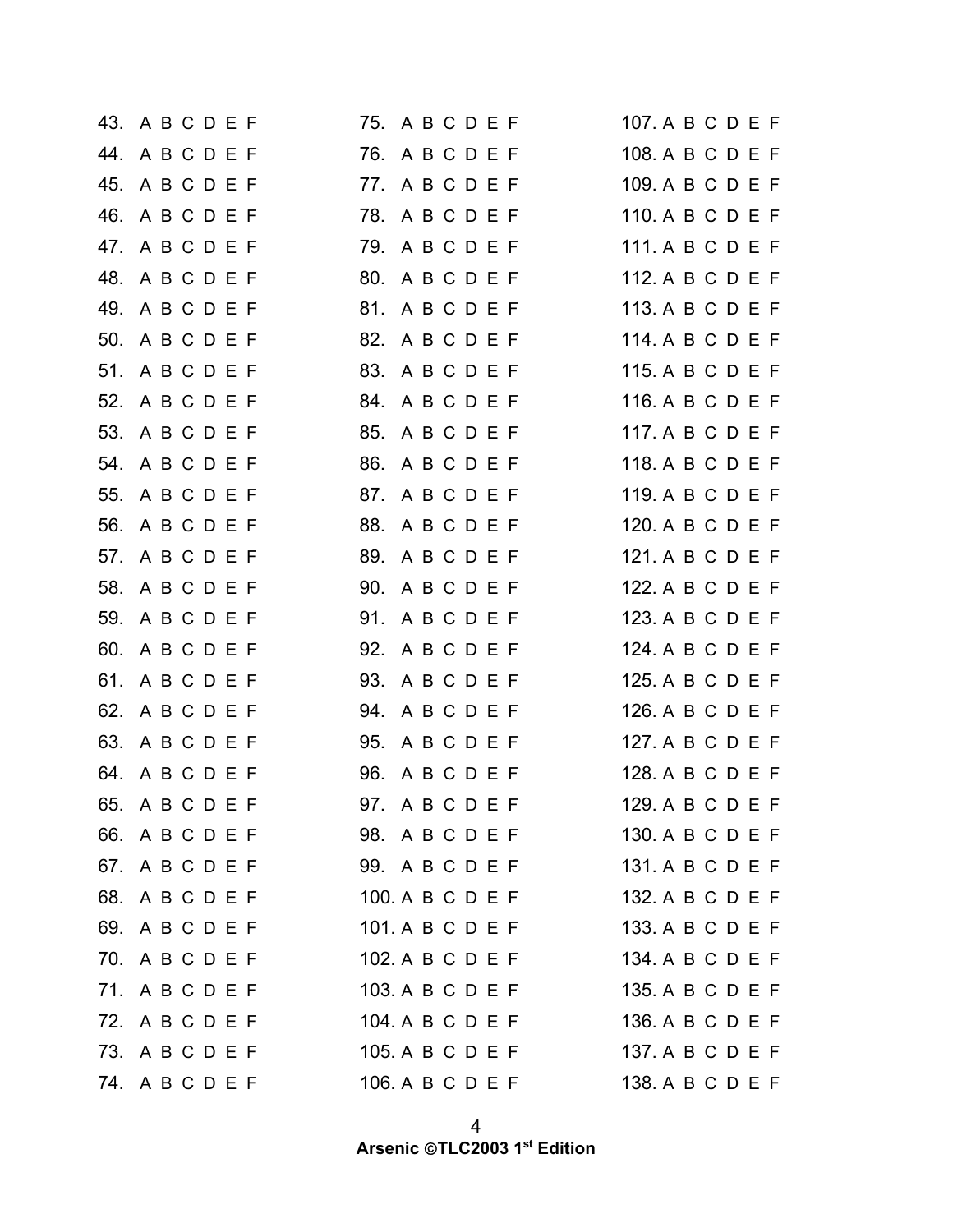| 139. A B C D E F | 171. A B C D E F | 203. A B C D E F |
|------------------|------------------|------------------|
| 140. A B C D E F | 172. A B C D E F | 204. A B C D E F |
| 141. A B C D E F | 173. A B C D E F | 205. A B C D E F |
| 142. A B C D E F | 174. A B C D E F | 206. A B C D E F |
| 143. A B C D E F | 175. A B C D E F | 207. A B C D E F |
| 144. A B C D E F | 176. A B C D E F | 208. A B C D E F |
| 145. A B C D E F | 177. A B C D E F | 209. A B C D E F |
| 146. A B C D E F | 178. A B C D E F | 210. A B C D E F |
| 147. A B C D E F | 179. A B C D E F | 211. A B C D E F |
| 148. A B C D E F | 180. A B C D E F | 212. A B C D E F |
| 149. A B C D E F | 181. A B C D E F | 213. A B C D E F |
| 150. A B C D E F | 182. A B C D E F | 214. A B C D E F |
| 151. A B C D E F | 183. A B C D E F | 215. A B C D E F |
| 152. A B C D E F | 184. A B C D E F | 216. A B C D E F |
| 153. A B C D E F | 185. A B C D E F | 217. A B C D E F |
| 154. A B C D E F | 186. A B C D E F | 218. A B C D E F |
| 155. A B C D E F | 187. A B C D E F | 219. A B C D E F |
| 156. A B C D E F | 188. A B C D E F | 220. A B C D E F |
| 157. A B C D E F | 189. A B C D E F | 221. A B C D E F |
| 158. A B C D E F | 190. A B C D E F | 222. A B C D E F |
| 159. A B C D E F | 191. A B C D E F | 223. A B C D E F |
| 160. A B C D E F | 192. A B C D E F | 224. A B C D E F |
| 161. A B C D E F | 193. A B C D E F | 225. A B C D E F |
| 162. A B C D E F | 194. A B C D E F | 226. A B C D E F |
| 163. A B C D E F | 195. A B C D E F | 227. A B C D E F |
| 164. A B C D E F | 196. A B C D E F | 228. A B C D E F |
| 165. A B C D E F | 197. A B C D E F | 229. A B C D E F |
| 166. A B C D E F | 198. A B C D E F | 230. A B C D E F |
| 167. A B C D E F | 199. A B C D E F | 231. A B C D E F |
| 168. A B C D E F | 200. A B C D E F | 232. A B C D E F |
| 169. A B C D E F | 201. A B C D E F | 233. A B C D E F |
| 170. A B C D E F | 202. A B C D E F | 234. A B C D E F |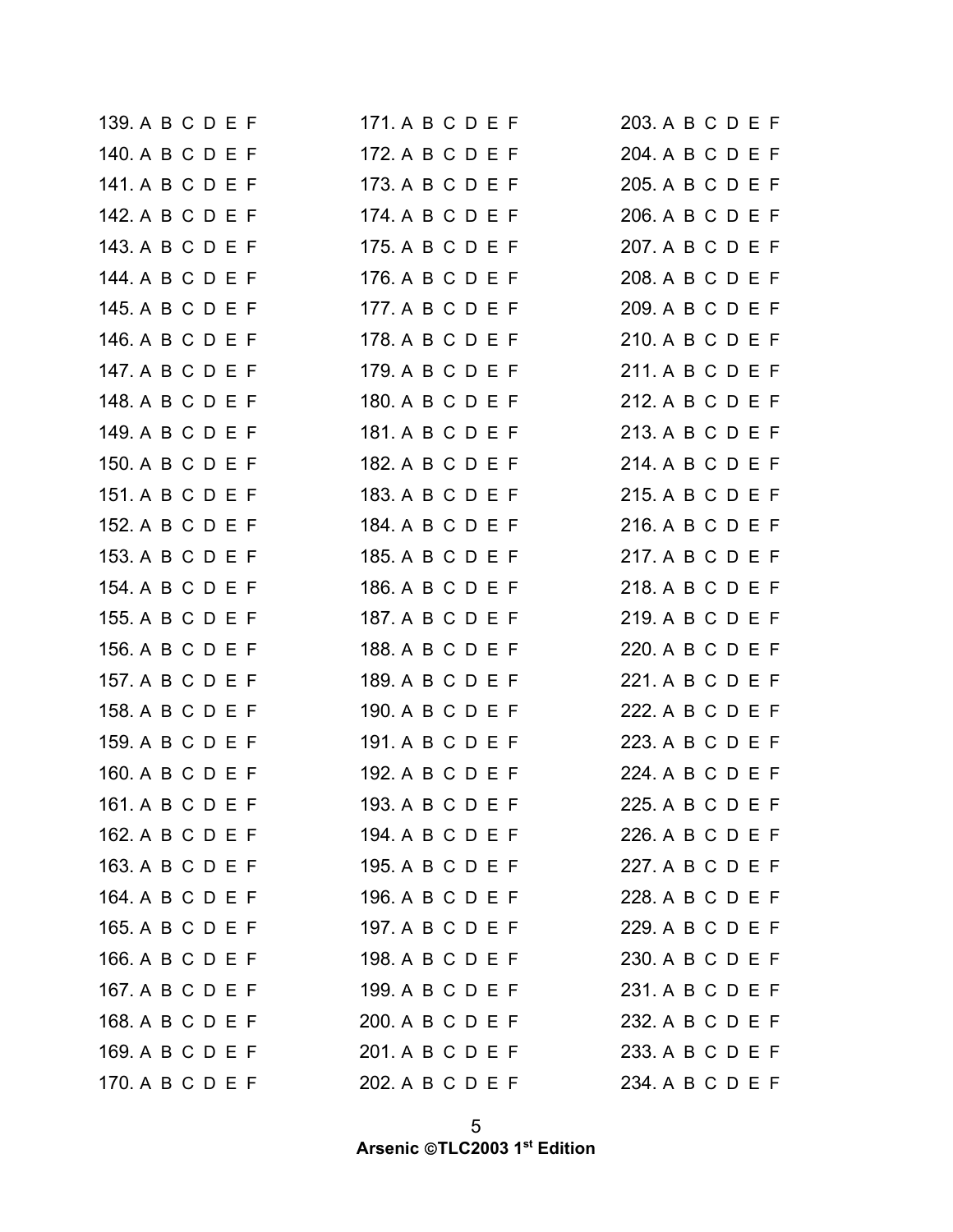| 235. A B C D E F | 241. A B C D E F | 247. A B C D E F |
|------------------|------------------|------------------|
| 236. A B C D E F | 242. A B C D E F | 248. A B C D E F |
| 237. A B C D E F | 243. A B C D E F | 249. A B C D E F |
| 238. A B C D E F | 244. A B C D E F | 250. A B C D E F |
| 239. A B C D E F | 245. A B C D E F |                  |
| 240. A B C D E F | 246. A B C D E F |                  |

*This course contains general EPA's SDWA and CWA federal rule requirements. Please be aware that each state implements wastewater/safety/environmental /building regulations that may be more stringent than EPA's regulations. Check with your state environmental/health agency for more information. These rules change frequently and are often difficult to interpret and follow. Be careful to not be in non-compliance and do not follow this course for proper compliance.*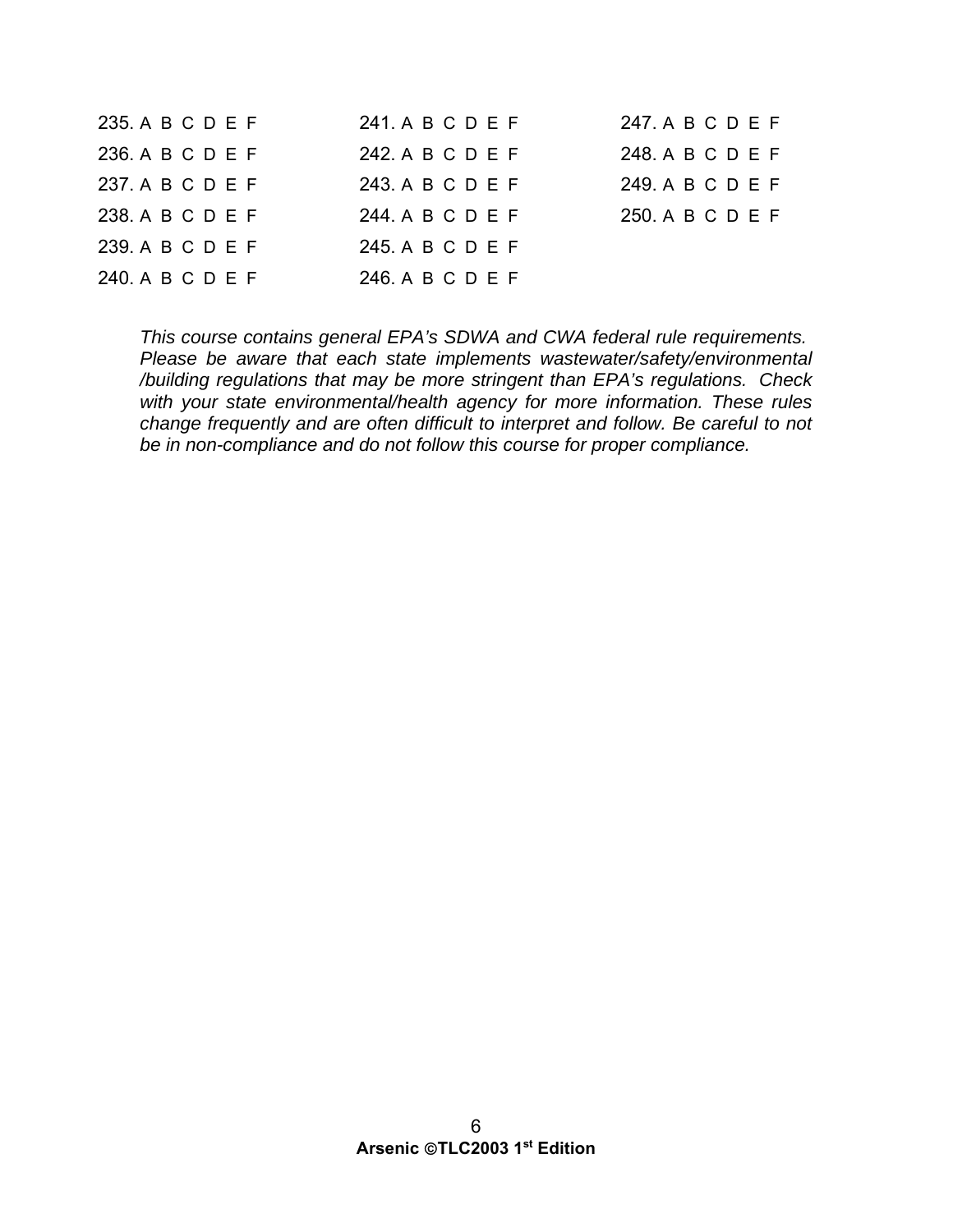*Please mail this with your final exam* 

# **ARSENIC CEU TRAINING COURSE**

*CUSTOMER SERVICE RESPONSE CARD* 

|                                                                                                         | DATE:____________________                                                                     |  |  |  |  |  |                                                                                                                                                                 |
|---------------------------------------------------------------------------------------------------------|-----------------------------------------------------------------------------------------------|--|--|--|--|--|-----------------------------------------------------------------------------------------------------------------------------------------------------------------|
|                                                                                                         |                                                                                               |  |  |  |  |  |                                                                                                                                                                 |
|                                                                                                         |                                                                                               |  |  |  |  |  |                                                                                                                                                                 |
| Е-                                                                                                      |                                                                                               |  |  |  |  |  |                                                                                                                                                                 |
| PLEASE COMPLETE THIS FORM BY CIRCLING THE NUMBER OF THE<br><b>APPROPRIATE ANSWER IN THE AREA BELOW.</b> |                                                                                               |  |  |  |  |  |                                                                                                                                                                 |
|                                                                                                         | 1. Please rate the difficulty of your course.<br>Very Easy 0 1 2 3 4 5 Very Difficult         |  |  |  |  |  |                                                                                                                                                                 |
|                                                                                                         | 2. Please rate the difficulty of the testing process.<br>Very Easy 0 1 2 3 4 5 Very Difficult |  |  |  |  |  |                                                                                                                                                                 |
|                                                                                                         | 3. Please rate the subject matter on the exam to your actual field or work.                   |  |  |  |  |  | Very Similar 0 1 2 3 4 5 Very Different                                                                                                                         |
|                                                                                                         |                                                                                               |  |  |  |  |  | 4. How did you hear about this Course?<br><u>Letter and the contract of the substance of the substance of the substance of the substance of the substance o</u> |
| What would you do to improve the course?                                                                |                                                                                               |  |  |  |  |  |                                                                                                                                                                 |
|                                                                                                         |                                                                                               |  |  |  |  |  |                                                                                                                                                                 |
| Any other concerns or comments.                                                                         |                                                                                               |  |  |  |  |  |                                                                                                                                                                 |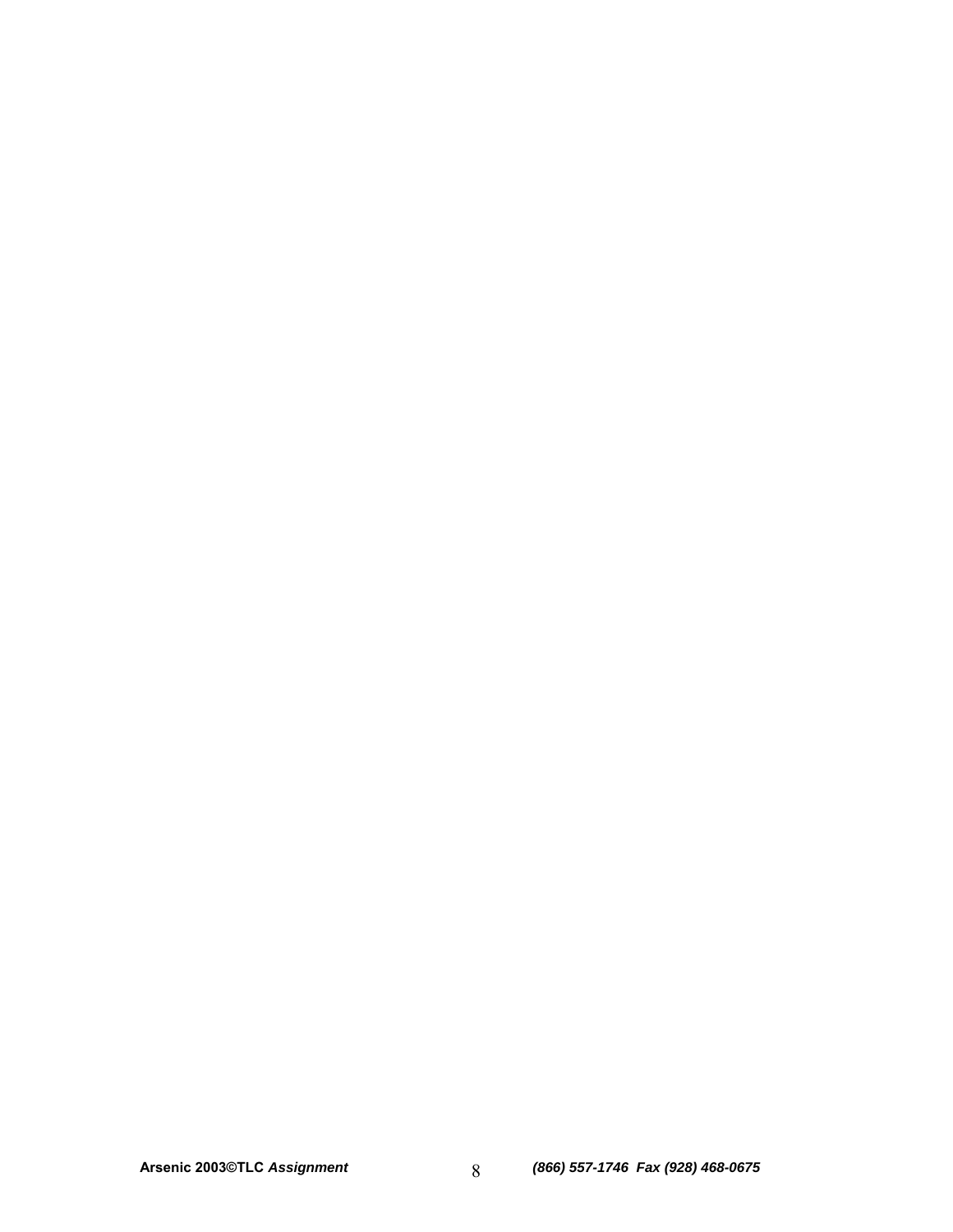# Arsenic CEU Training Course Assignment 1<sup>St</sup> Edition

## *The Assignment (Exam) is also available in Word on the Internet for your Convenience, please visit www.ABCTLC.com and download the assignment and e- mail it back to TLC.*

You'll have 90 days from the start of this course to complete in order to receive your Professional Development Hours (**PDHs**) or Continuing Education Unit (**CEU**). A score of 70 % is necessary to pass this course. We prefer if this exam is proctored. No intentional trick questions. If you should need any assistance, please email all concerns and the completed manual to info@tlch2o.com.

We would prefer that you utilize the enclosed answer sheet in the front, but if you are unable to do so, type out your own answer key. Please include your name and address on your manual and make copy for yourself. You can e-mail or fax your Answer Key along with the Registration Form to TLC. **(S) Means answer may be plural or singular**

#### **Pick the Best Answer**

- 1. This term means a public water system which serves at least 15 service connections used by year-round residents or regularly serves at least 25 year-round residents.
- A. Community water system
- B. Noncommunity water system
- C. Public water system
- D. Maximum contaminant level
- E. None of the Above
- 2. This term means a system for the provision to the public of water for human consumption through pipes.
- A. Community water system
- B. Noncommunity water system
- C. Public water system
- D. Maximum contaminant level
- E. None of the Above

3. A public water system is either a "community water system" or a "\_\_\_\_\_\_\_\_\_\_\_\_

- A. Community water system
- B. Noncommunity water system
- C. Public water system
- D. Maximum contaminant level
- E. None of the Above
- 4. This term means the agency of the State or Tribal government which has jurisdiction over public water systems.
- A. Community water system
- B. Noncommunity water system
- C. Public water system
- D. Maximum contaminant level
- E. None of the Above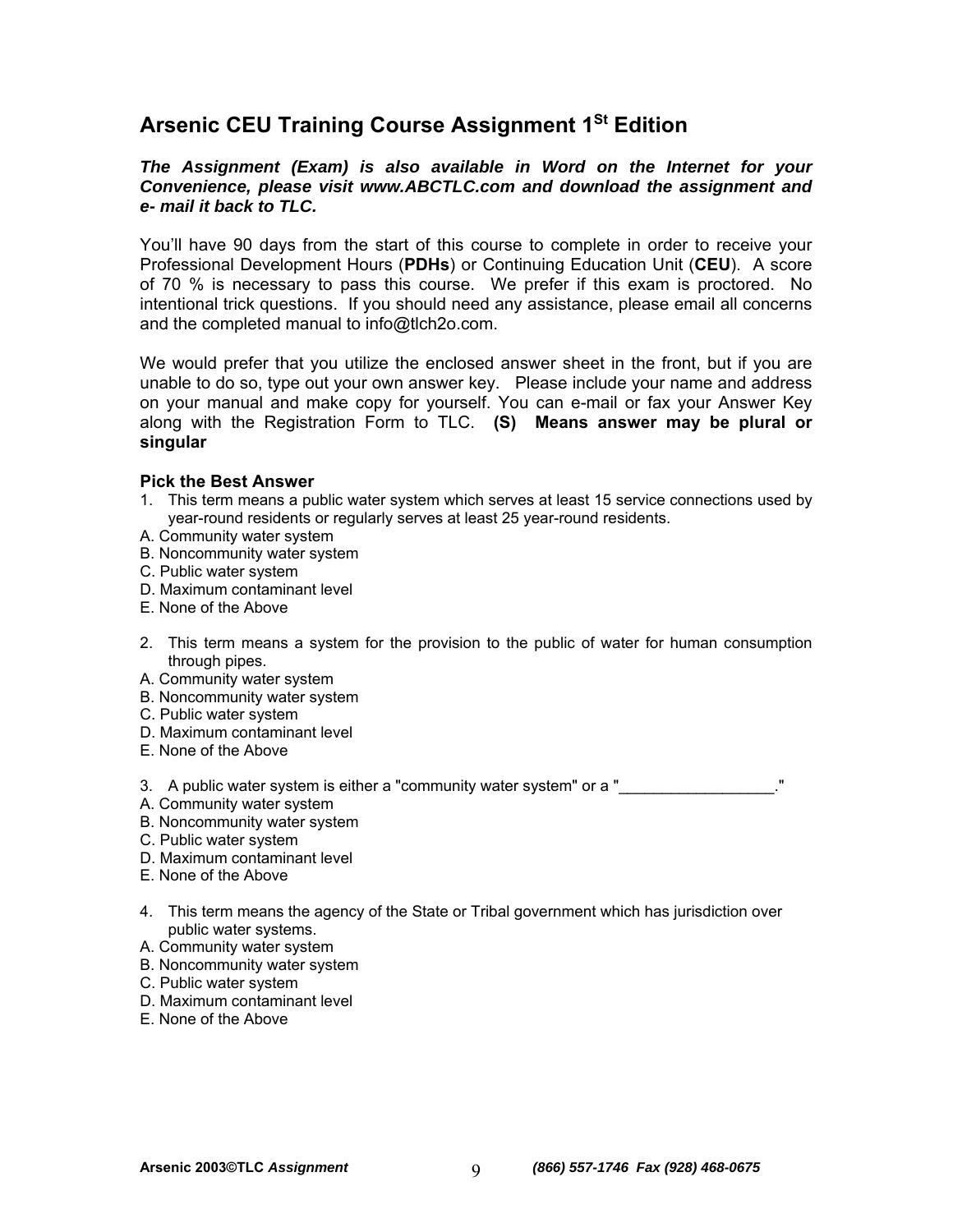- 5. This term means all water which is open to the atmosphere and subject to surface runoff.
- A. Community water system
- B. Noncommunity water system
- C. Public water system
- D. Maximum contaminant level
- E. None of the Above
- 6. This term means the maximum permissible level of a contaminant in water which is delivered to any user of a public water system.
- A. Community water system
- B. Noncommunity water system
- C. Maximum contaminant level goal
- D. Maximum contaminant level
- E. None of the Above
- 7. This term means the maximum level of a contaminant in drinking water at which no known or anticipated adverse effect on the health of persons would occur, and which allows an adequate margin of safety.
- A. Community water system
- B. Noncommunity water system
- C. Maximum contaminant level goal
- D. Maximum contaminant level
- E. None of the Above
- 8. Non-transient non-community water system or NTNCWS means a public water system that is not a calcular and that regularly serves at least 25 of the same persons over 6 months per year.
- A. Contaminant
- B. Compliance cycle
- C. Point-of-entry treatment device
- D. Compliance period
- E. None of the Above
- 9. This term means a treatment device applied to the drinking water entering a house or building for the purpose of reducing contaminants in the drinking water distributed throughout the house or building.
- A. Contaminant
- B. Compliance cycle
- C. Point-of-entry treatment device
- D. Compliance period
- E. None of the Above
- 10. This term means the nine-year calendar year cycle during which public water systems must monitor.
- A. Contaminant
- B. Compliance cycle
- C. Point-of-entry treatment device
- D. Compliance period
- E. None of the Above
- 11. This term means a three-year calendar year period within a compliance cycle.
- A. Contaminant
- B. Compliance cycle
- C. Point-of-entry treatment device
- D. Compliance period
- E. None of the Above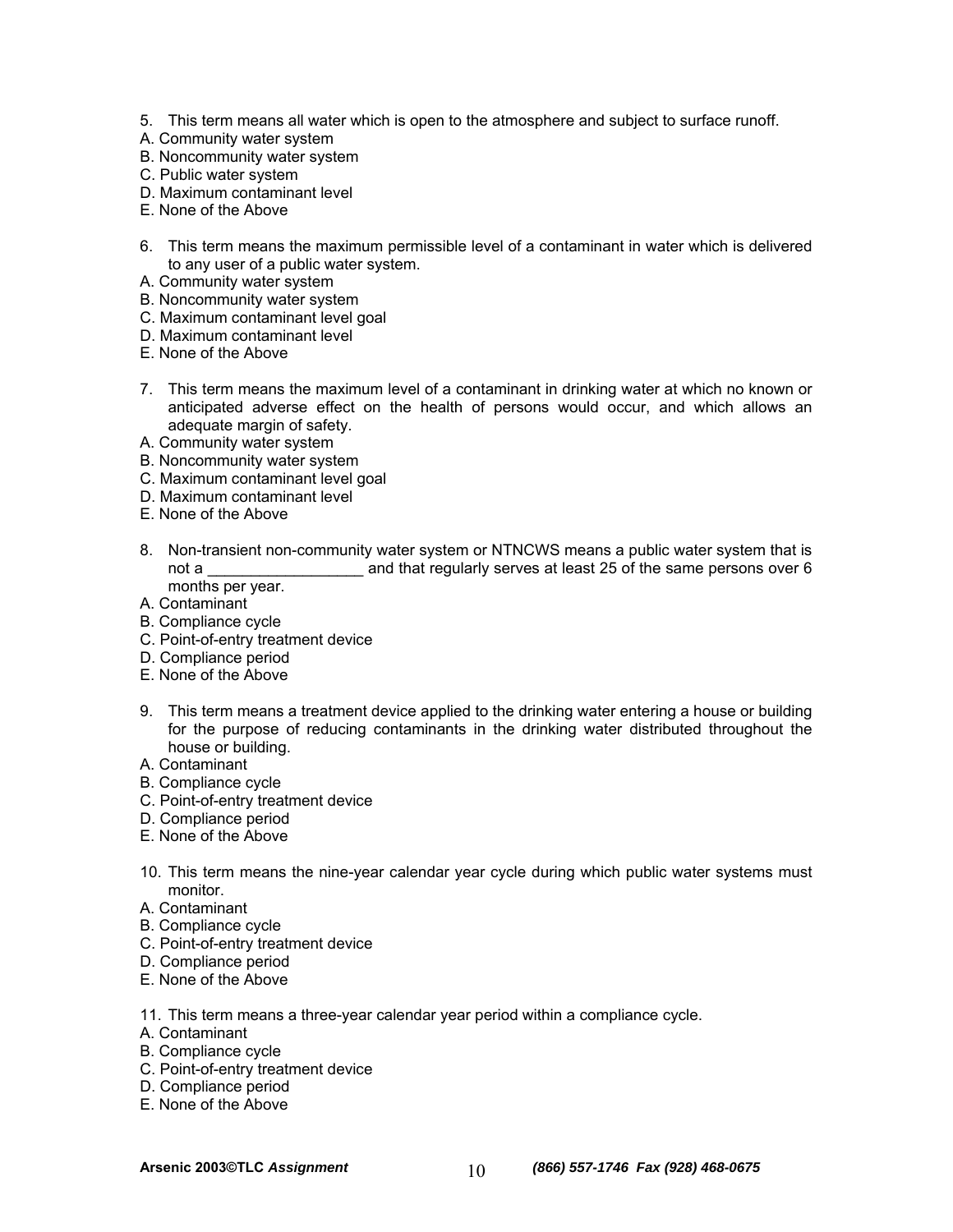- 12. This term means any physical, chemical, biological, or radiological substance or matter in water.
- A. Contaminant
- B. Compliance cycle
- C. Point-of-entry treatment device
- D. Compliance period
- 13. This term means a treatment device applied to a single tap used for the purpose of reducing contaminants in drinking water at that one tap.
- A. Contaminant
- B. Compliance cycle
- C. Point-of-entry treatment device
- D. Compliance period
- E. None of the Above
- 14. This term means the best technology, treatment techniques, or other means which the Administrator finds, after examination for efficacy under field conditions and not solely under laboratory conditions, are available (taking cost into consideration).
- A. Contaminant
- B. Compliance cycle
- C. Point-of-entry treatment device
- D. Compliance period
- E. None of the Above
- 15. The EPA affirms the appropriateness of a  $\blacksquare$  (or regulatory level) of 10 parts per billion (ppb) for arsenic in drinking water.
- A. Community water system
- B. Noncommunity water system
- C. Maximum contaminant level goal
- D. Maximum contaminant level
- E. None of the Above

16. The \_\_\_\_\_\_\_\_\_\_\_\_\_\_ will provide additional protection to at least 13 million Americans from cancer and other health problems.

- A. Community water system
- B. Noncommunity water system
- C. Maximum contaminant level goal
- D. Maximum contaminant level
- E. None of the Above

#### **Reducing arsenic from 50 ppb to 10ppb will prevent:**

- 17. More than 19-31 cases of skin cancer per year, prevent 5-8 deaths each year from this cancer.
- A. True
- B. False
- 18. More than19-25 cases of lung cancer, prevent 16-22 deaths from this cancer,
- A. True
- B. False
- 19. A number of cases of non-cancerous diseases, such as liver disease.
- A. True
- B. False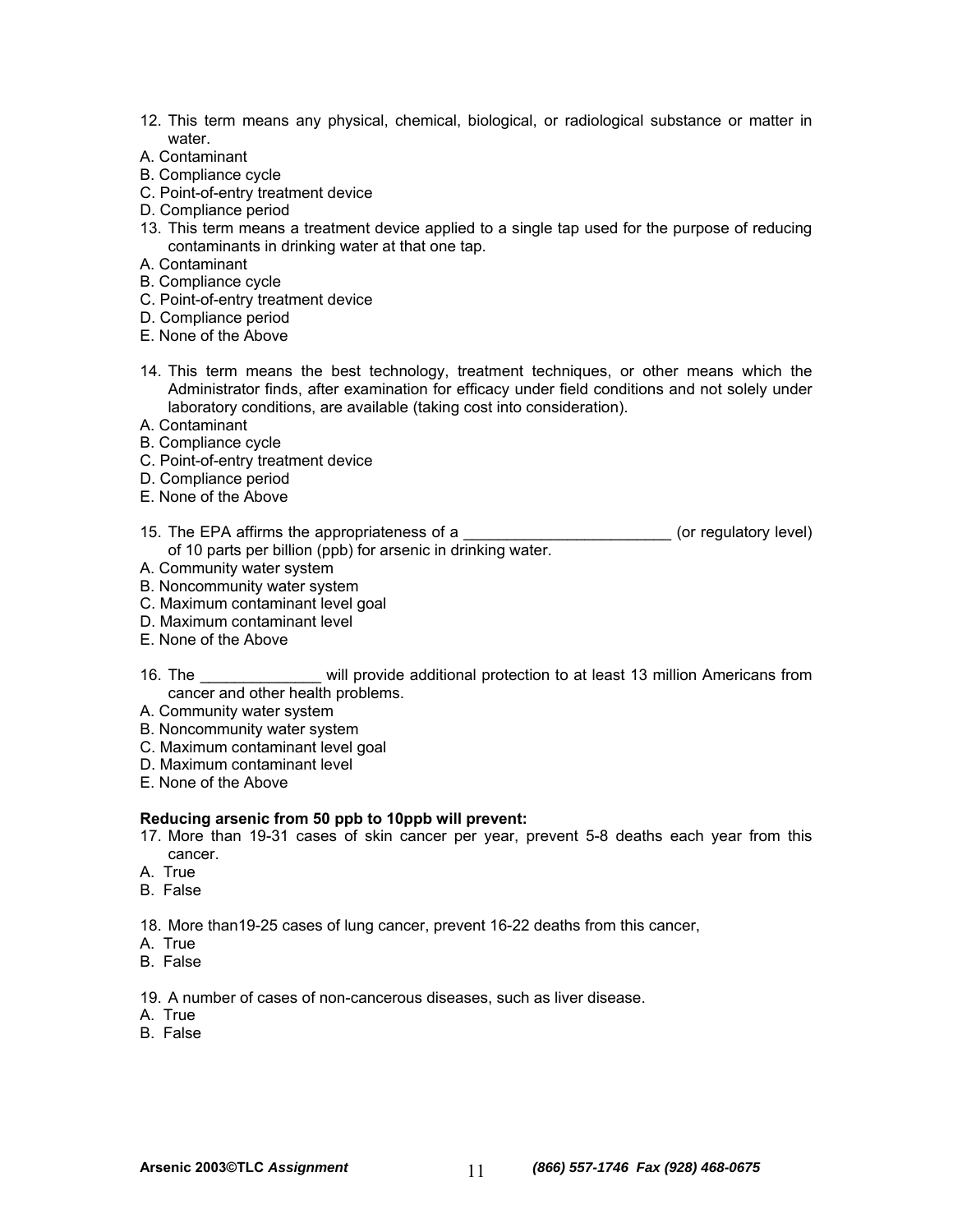- 20. Of the 74,000 systems regulated by this MCL, approximately 50,000 systems will have to install treatment or take other steps to comply with the 10 ppb standard.
- A. True
- B. False
- 21. The EPA estimates that the average annual household water bill may increase by \$32 per year, however, for households in systems that serve less than 3,300 people the cost will be substantially higher (ranging from \$58 - \$327 per household).
- A. True
- B. False
- 22. Water systems must meet this **10 ppb** standard by January 23, 2009.
- A. True
- B. False
- 23. Noncommunity water systems are required to publish annual reports with information on water source, treatment, and any detected contaminants by June 1 of each year. Under the arsenic rule, systems that detect arsenic between 10 and 50 ppb must include health effects information in the CCR. Systems that detect arsenic between 5 and 10 ppb must include an educational statement in the CCR.
- A. True
- B. False
- 24. Systems with arsenic concentrations above 5 ppb (in violation of the existing standard) continue to be required to state they are in violation and must provide health effects information.
- A. True
- B. False
- 25. Both community water systems (**CWSs**) and non-transient, non-community water systems (**NTNCWSs**) will be required to reduce the arsenic concentration in their drinking water systems to 1 ppm.
- A. True
- B. False
- 26. A PWS is a public water system that serves at least 25 locations or 50 residents regularly year round (e.g., most cities and towns, apartments, and mobile home parks with their own water supplies).
- A. True
- B. False
- 27. An CWS is a public water system that is not a NTNCWS and serves at least 25 of the same people more than 12 months of the year (e.g., schools, churches, nursing homes, and factories).
- A. True
- B. False
- 28. This final rule is also a vehicle for clarifying two compliance requirements for inorganic contaminants (**IOCs**), volatile organic contaminants (**VOCs**), and synthetic organic contaminants (**SOCs**). When a system fails to collect the required number of samples, compliance averages will be based on the actual number of samples collected. Also, new public water systems and systems using new sources of water must demonstrate compliance within State-specified time and sampling frequencies.
- A. True
- B. False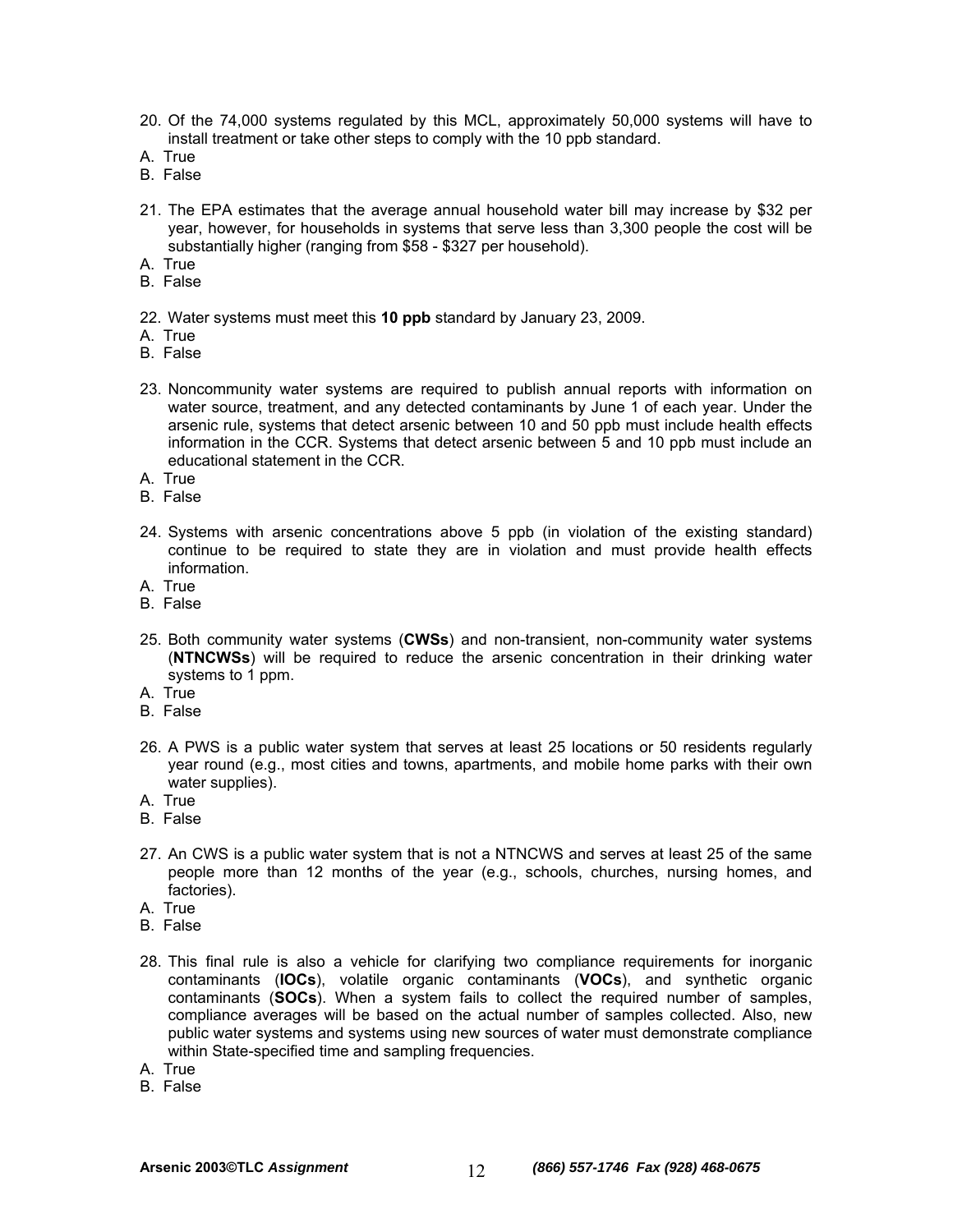- 29. All CWSs and all NTNCWSs that exceed the MCL of 10 µg/L will be required to come into compliance 5 years after the promulgation of the final rule. Beginning with reports that are due by July 1, 2002, all CWSs will begin providing health information and arsenic concentrations in their annual consumer confidence report (**CCR**) for water that exceeds ½ the revised MCL.
- A. True
- B. False
- 30. In the 1996 amendments to the Clean Water Act (**CWA**), Congress directed the EPA to propose a new arsenic regulation by January 1, 2000 and to issue the final rule by January 1, 2001 (Congress subsequently extended the final rule date to June 22, 2001). The EPA published the proposed rule for arsenic on June 22, 2000. The rule proposed an MCL of 5 µg/L for arsenic and the EPA took comment on regulatory options of 3 µg/L (the feasible level), 10 µg/L and 50 µg/L.
- A. True
- B. False
- 31. The 1996 amendments to SDWA added discretionary authority for the EPA Administrator to adjust the maximum contaminant level (**MCL**) if the benefits would not justify the costs  $(1412(b)(6))$ .
- A. True
- B. False
- 32. After careful consideration of the benefits and the costs, the EPA has decided to set the drinking water standard for arsenic higher than the technically feasible level of 10 µg/L because EPA believes that the costs would justify the benefits at this level.
- A. True
- B. False
- 33. In most drinking water sources, the organic form of arsenic tends to be more predominant than inorganic forms. Organic arsenic in drinking water can exert toxic effects after acute (short-term) or chronic (long-term) exposure.
- A. True
- B. False
- 34. Chronic exposures to high doses of organic arsenic can cause adverse effects, such exposures do not occur from public water systems in the U.S. that are in compliance with the existing MCL of 50 µg/L.
- A. True
- B. False

#### **These health effects include:**

- 35. **Cancerous Effects:** skin, bladder, lung, kidney, nasal passages, liver and prostate cancer;
- A. True
- B. False
- 36. **Non-cancerous effects**: cardiovascular, pulmonary, immunological, neurological and endocrine (e.g., diabetes) effects.
- A. True
- B. False
- 37. The contamination of a drinking water source by arsenic cannot result from either natural or human activities.
- A. True
- B. False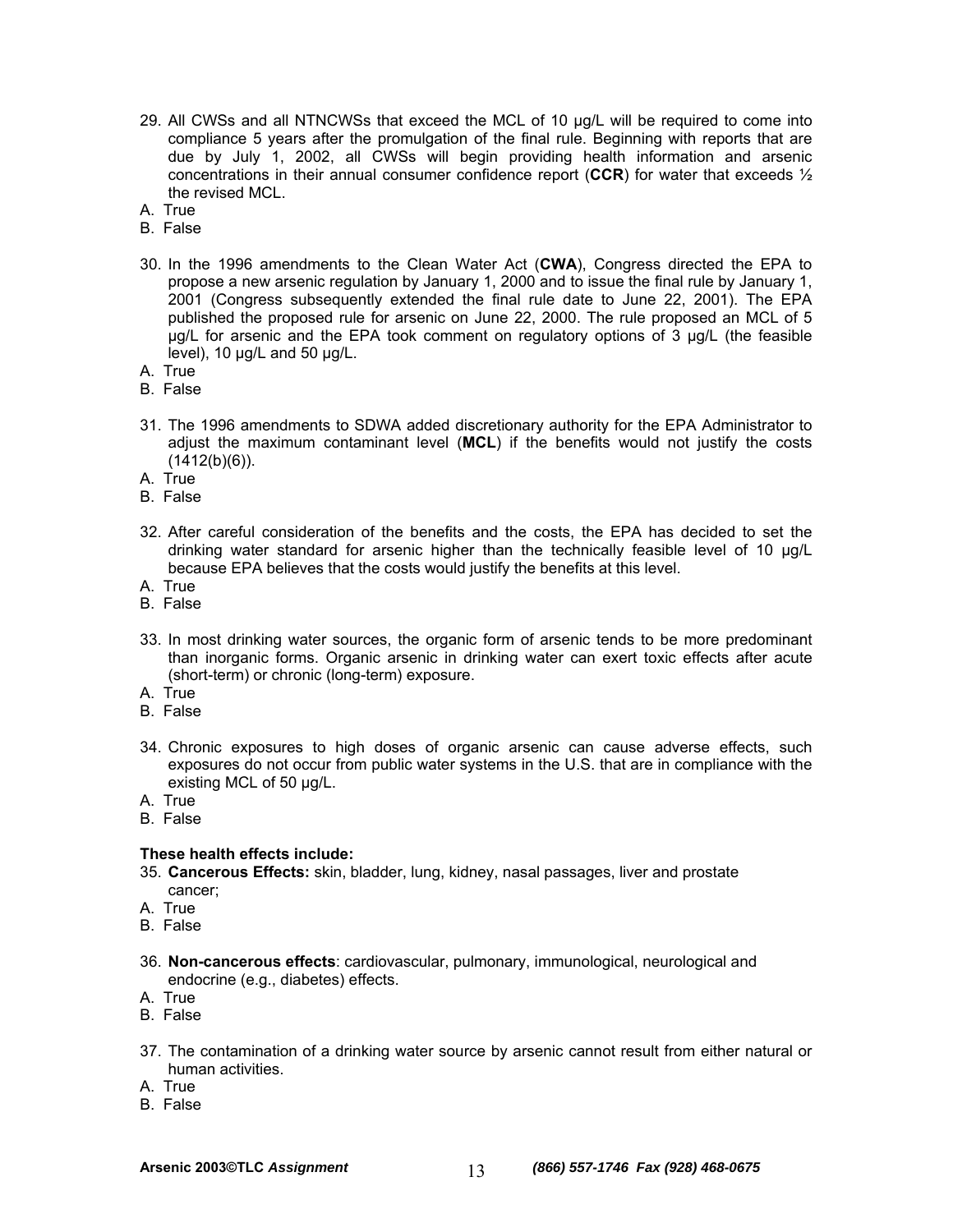- 38. Arsenic is an element that occurs naturally in rocks and soil, water, air, plants, and animals.
- A. True
- B. False
- 39. Volcanic activity, the erosion of rocks and minerals, and forest fires are natural sources that can release arsenic into the environment.
- A. True
- B. False
- 40. Although about 90 percent of the arsenic used by industry in the United States is currently used for medical purposes, arsenic is also used in paints, drugs, dyes, soaps, metals and semi-conductors.
- A. True
- B. False
- 41. Agricultural applications, mining, and smelting do not contribute to arsenic releases.
- A. True
- B. False
- 42. Higher levels of arsenic tend to be found more in surface water sources than in ground water sources (i.e., lakes and rivers) of drinking water.
- A. True
- B. False
- 43. Compared to the rest of the United States, the Eastern states have more systems with arsenic levels greater than 10 µg/L.
- A. True
- B. False
- 44. Parts of the Midwest and New England have some systems whose current arsenic levels are greater than 10 µg/L, but more systems with arsenic levels that range from 2-10 µg/L of arsenic.
- A. True
- B. False
- 45. While many systems may not have detected arsenic in their drinking water above 10 µg/L, there may be geographic "**hot spots**" with systems that may have higher levels of arsenic than the predicted occurrence for that area.
- A. True
- B. False
- 46. About 3,000 (or 5.5 percent) of the nation's 54,000 CWSs and 1,100 (or 5.5 percent) of the 20,000 NTNCWSs will need to take measures to lower arsenic in their drinking water. Of the affected systems, 97 percent serve less than 10,000 people.
- A. True
- B. False
- 47. Exclusions can help ensure that systems which are able to comply with the revised arsenic MCL will have the opportunity to gain the resources or take the steps needed to comply with the rule in an appropriate period of time.
- A. True
- B. False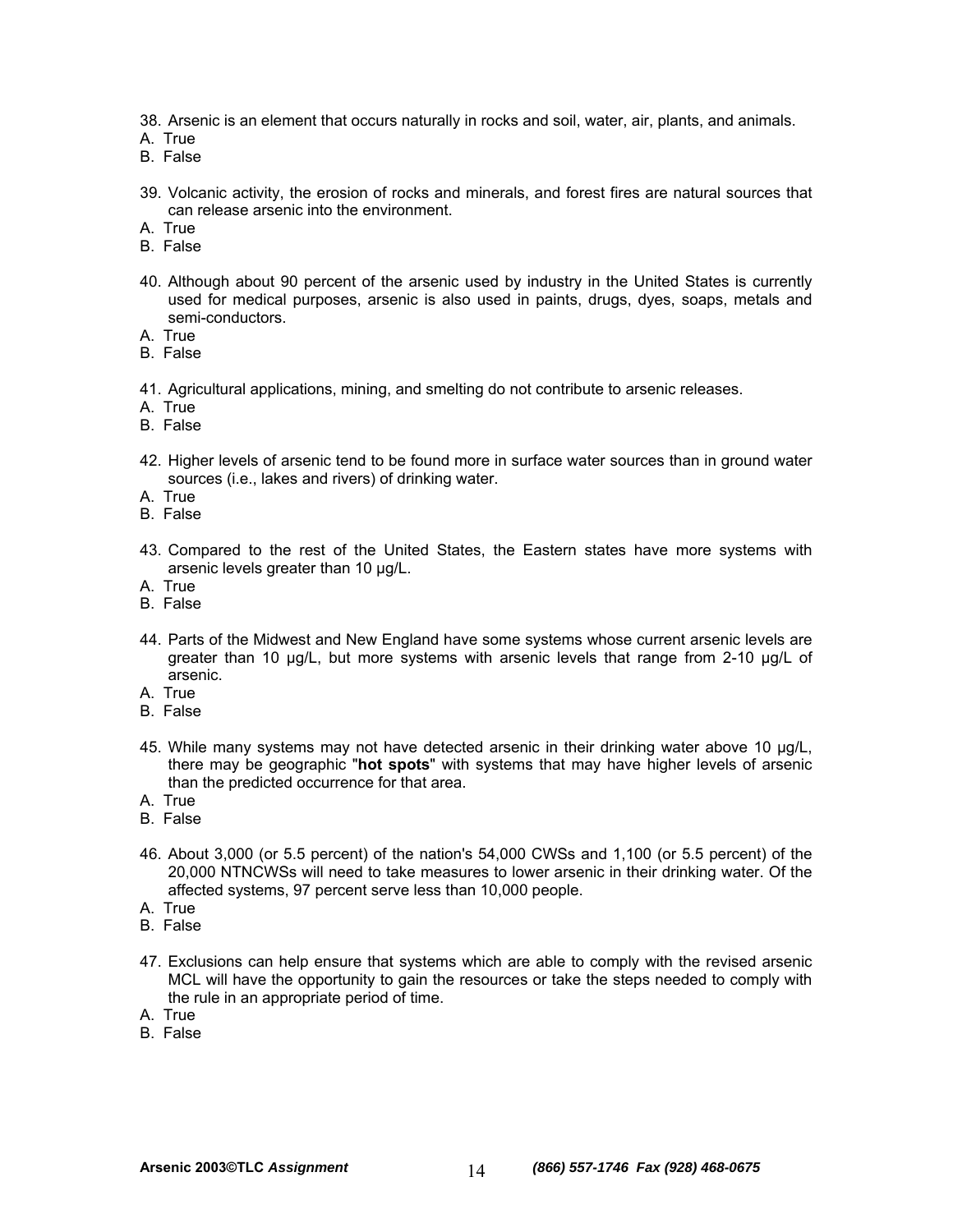- 48. The use of exemptions will also allow systems time to develop a plan for long-term capacity. States can act before the revised arsenic MCL goes into effect and move water systems more expeditiously toward compliance.
- A. True
- B. False
- 49. All public water systems (**PWSs**) that meet the minimum criteria outlined in the SDWA are eligible for an exemption of up to three years. For larger water systems, exemptions can provide up to five additional years beyond the compliance date of the MCL to achieve compliance.
- A. True
- B. False
- 50. Without exemptions, water systems might not begin to move toward compliance until 2006. Exemptions encourage water systems to start down the path to compliance now, so that public health is better protected.
- A. True
- B. False
- 51. The use of exemptions can help ensure that systems which are unable to comply with the arsenic MCL by January 23, 2006 will have the opportunity to gain the resources needed to comply with the rule in an appropriate period of time.
- A. True
- B. False
- 52. Congress explicitly created the exemption provisions to address the needs of systems facing difficult, "**compelling**" circumstances that preclude their being able to achieve compliance in the normal time frame. Exemptions can help systems from ever being in non-compliance.
- A. True
- B. False
- 53. The most frequently used technology for soil and waste containing arsenic is Ion Exchange.
- A. True
- B. False
- 54. Vitrification may be used when a combination of contaminants are present that cannot be effectively treated using solidification/stabilization. It has also been used when the vitrification residual could be sold as a commercial product.
- A. True
- B. False
- 55. Soil washing/acid extraction typically requires large amounts of energy, can be more expensive than S/S, and may generate off-gasses containing arsenic.
- A. True
- B. False
- 56. Vitrification extraction is used to treat soil primarily. However, it is not applicable to all types of soil or to waste.
- A. True
- B. False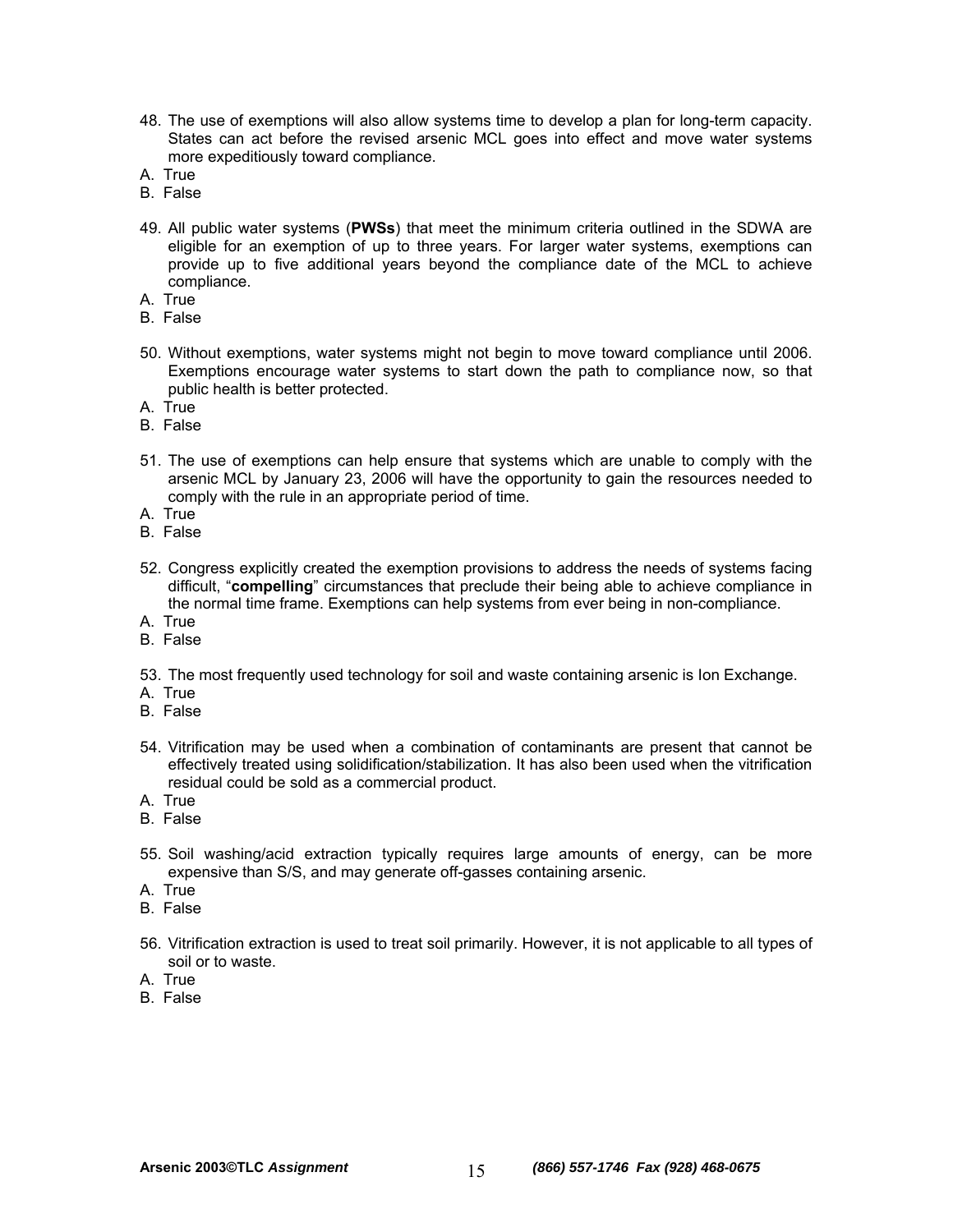- 57. Precipitation/coprecipitation treatment has been used primarily to recycle arsenic from industrial wastes containing high concentrations of arsenic from metals refining and smelting operations.
- A. True
- B. False
- 58. For water containing arsenic, the most frequently used technology is Pyrometallurgical treatment.
- A. True
- B. False
- 59. Precipitation/coprecipitation is frequently used to treat arsenic contaminated water, and is capable of treating a wide range of influent concentrations to the revised MCL for arsenic.
- A. True
- B. False
- 60. Systems using this technology generally require skilled operators; therefore, precipitation/ coprecipitation is more cost effective at a large scale where labor costs can be spread over a larger amount of treated water produced.
- A. True
- B. False
- 61. The effectiveness of adsorption and ion exchange for arsenic treatment is more likely than precipitation/coprecipitation to be affected by characteristics and contaminants other than arsenic.
- A. True
- B. False
- 62. Oxidation/Reduction uses chemicals to transform dissolved contaminants into an insoluble solid. In coprecipitation, the target contaminant may be dissolved or in a colloidal or suspended form.
- A. True
- B. False
- 63. Dissolved contaminants do not precipitate, but are adsorbed onto another species that is precipitated.
- A. True
- B. False
- 64. Polymer Reagent become enmeshed with other precipitated species, or are removed through processes such as coagulation and flocculation.
- A. True
- B. False
- 65. Precipitation/coprecipitation does not involves pH adjustment and addition of a chemical precipitant or coagulant; it does not include addition of a chemical oxidant.
- A. True
- B. False
- 66. Oxidation of arsenic to its less soluble As(V) state can increase the effectiveness of precipitation/coprecipitation processes, and can be done as a separate pretreatment step or as part of the precipitation process.
- A. True
- B. False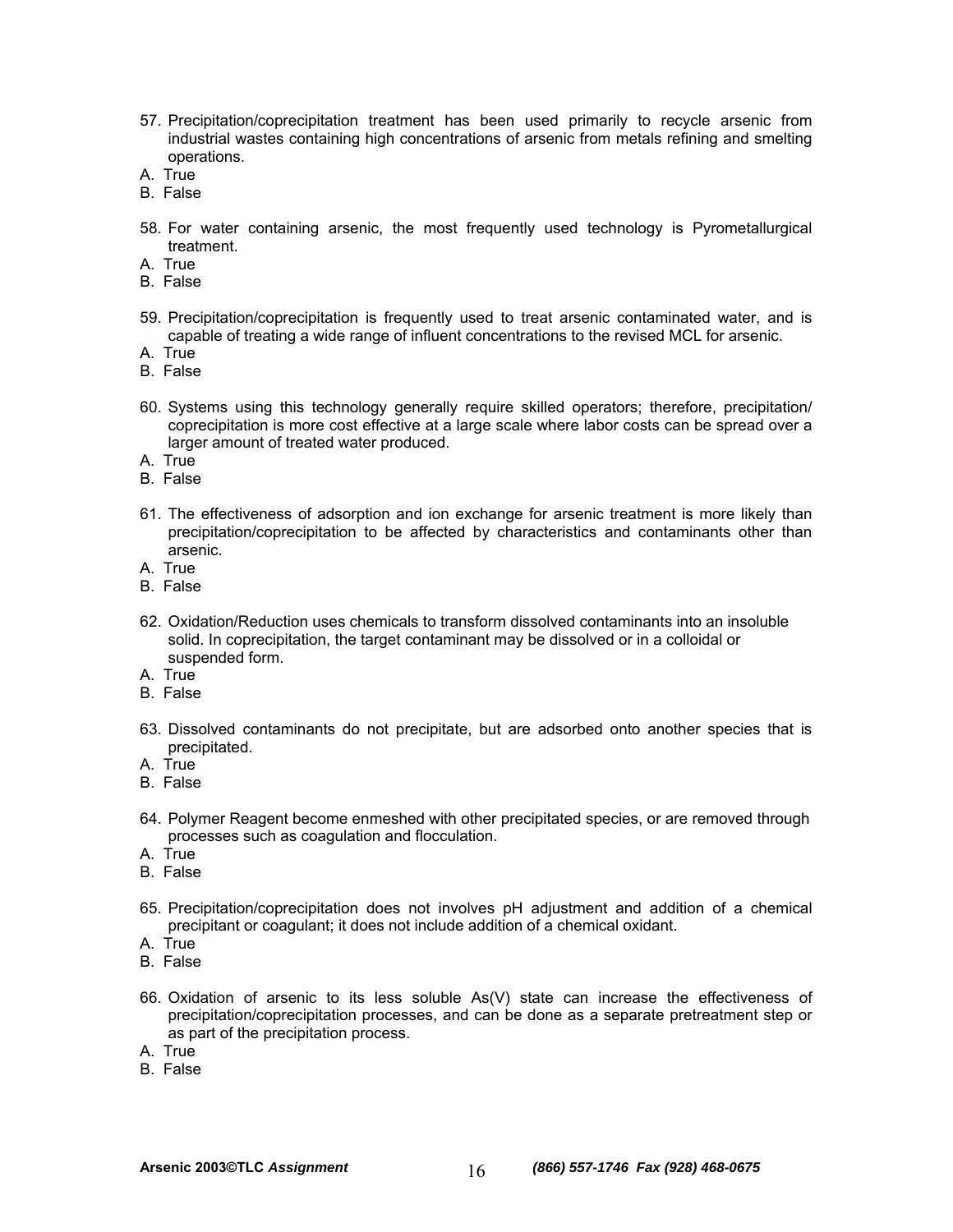- 67. Some pretreatment processes that oxidize As(III) to As(V) include ozonation, photo oxidation, or the addition of oxidizing chemicals such as potassium permanganate, sodium hypochlorite, or hydrogen peroxide.
- A. True
- B. False
- 68. Oxidation is commonly used to remove the solid precipitate.
- A. True
- B. False
- 69. Precipitation/coprecipitation is frequently used to treat water contaminated with organics.
- A. True
- B. False
- 70. The chemistry of precipitation/coprecipitation is often complex, and depends upon a variety of factors, including the speciation of arsenic, the chemical precipitants used and their concentrations, the pH of the water, and the presence of other chemicals in the water to be treated.
- A. True
- B. False
- 71. The presence of the more soluble trivalent state of arsenic may reduce the removal efficiency. The solubility of arsenic depends upon its valence state, pH, the specific arsenic compound, and the presence of other chemicals with which arsenic might react. Oxidation to As(V) could improve arsenic removal through precipitation/coprecipitation.
- A. True
- B. False
- 72. In general, arsenic removal will be maximized at the pH at which the precipitated species is least soluble. The optimal pH range for precipitation/coprecipitation depends upon the waste treated and the specific treatment process.
- A. True
- B. False
- 73. The presence of organics may impact the effectiveness of precipitation/coprecipitation. For example, sulfate could decrease arsenic removal in processes using ferric chloride as a coagulant, while the presence of calcium or iron may increase the removal of arsenic in these processes.
- A. True
- B. False
- 74. Membrane filtration can remove a wide range of contaminants from water.
- A. True
- B. False
- 75. Membrane filtration cannot reduce arsenic concentrations to less than 0.050 mg/L and in some cases has reduced arsenic concentrations to below 0.10 mg/L.
- A. True
- B. False
- 76. Membrane filtration is sensitive to a variety of untreated water contaminants and characteristics. It also produces a larger volume of residuals and tends to be more expensive than other arsenic treatment technologies.
- A. True
- B. False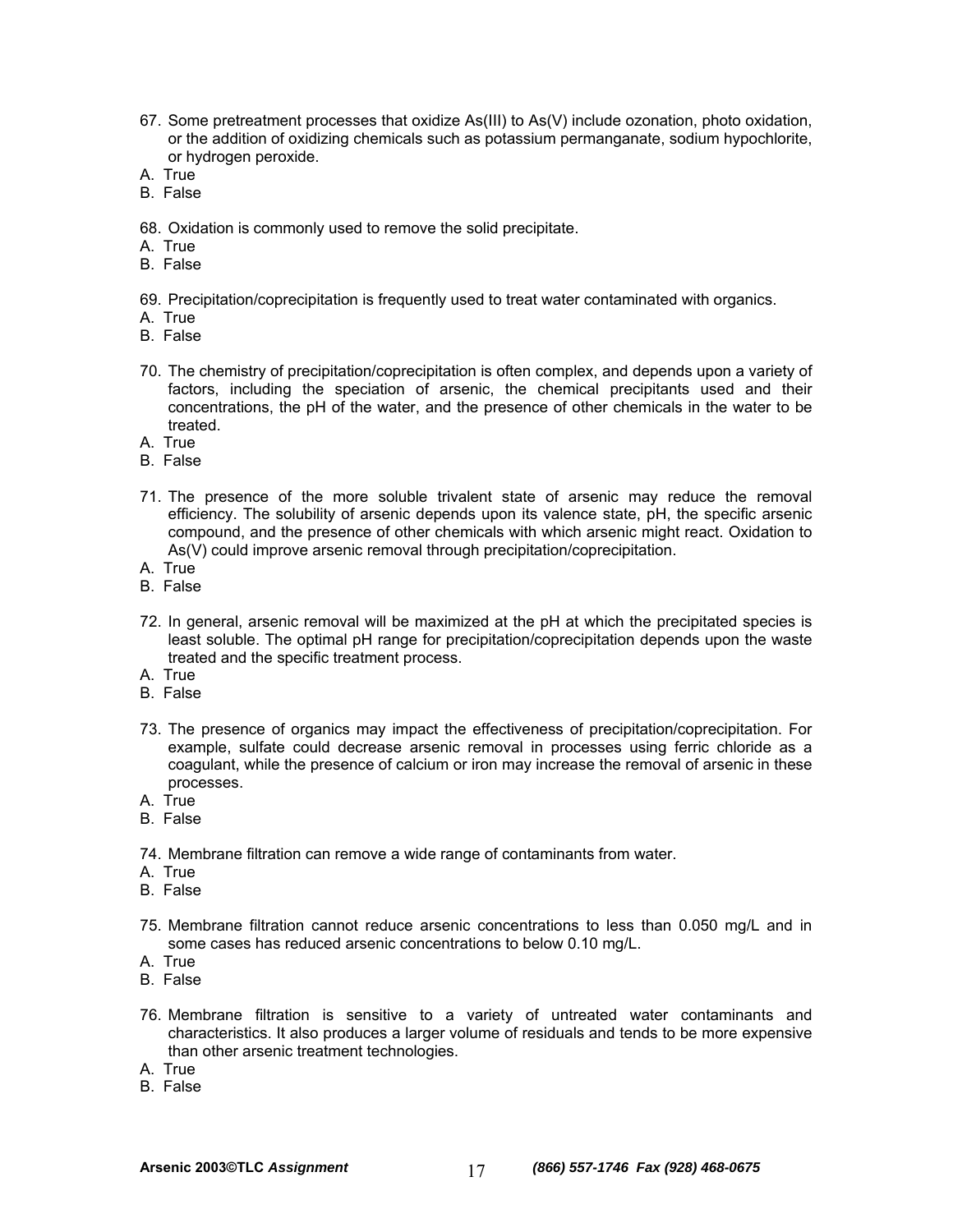- 77. Membrane filtration is used less frequently than precipitation/coprecipitation, adsorption, and ion exchange. It is most commonly used to treat groundwater and drinking water, or as a polishing step for precipitation processes.
- A. True
- B. False
- 78. Membrane filtration separates contaminants from water by passing it through a semipermeable barrier or membrane. The membrane allows some constituents to pass through, while blocking others.
- A. True
- B. False
- 79. There are four types of membrane processes: microfiltration (MF), ultrafiltration (UF), nanofiltration (NF), and reverse osmosis (RO).
- A. True
- B. False
- 80. All four of these processes are hydraulic-driven and are categorized by the size of the particles that can pass through the membranes or by the weight of water cut off (i.e., pore size) of the membrane.
- A. True
- B. False
- 81. The force required to drive fluid across the membrane depends on the pore size; NF and RO require a relatively high pressure (50 to 150 pounds per square inch [psi]), while MF and UF require lower pressure (5 to 100 psi ).
- A. True
- B. False
- 82. The high pressure processes primarily remove contaminants through physical sieving, and the low pressure processes through chemical diffusion across the permeable membrane.
- A. True
- B. False
- 83. Because arsenic species dissolved in water tend to have relatively low molecular weights, only NF and RO membrane processes are likely to effectively treat dissolved arsenic.
- A. True
- B. False
- 84. MF has not been used with precipitation/coprecipitation to remove solids containing arsenic.
- A. True
- B. False
- 85. MF generates two treatment residuals from the influent waste stream: a treated effluent (permeate) and a rejected waste stream of concentrated contaminants (reject).
- A. True
- B. False
- 86. RO is a chemical process that primarily removes smaller ions typically associated with total dissolved solids.
- A. True
- B. False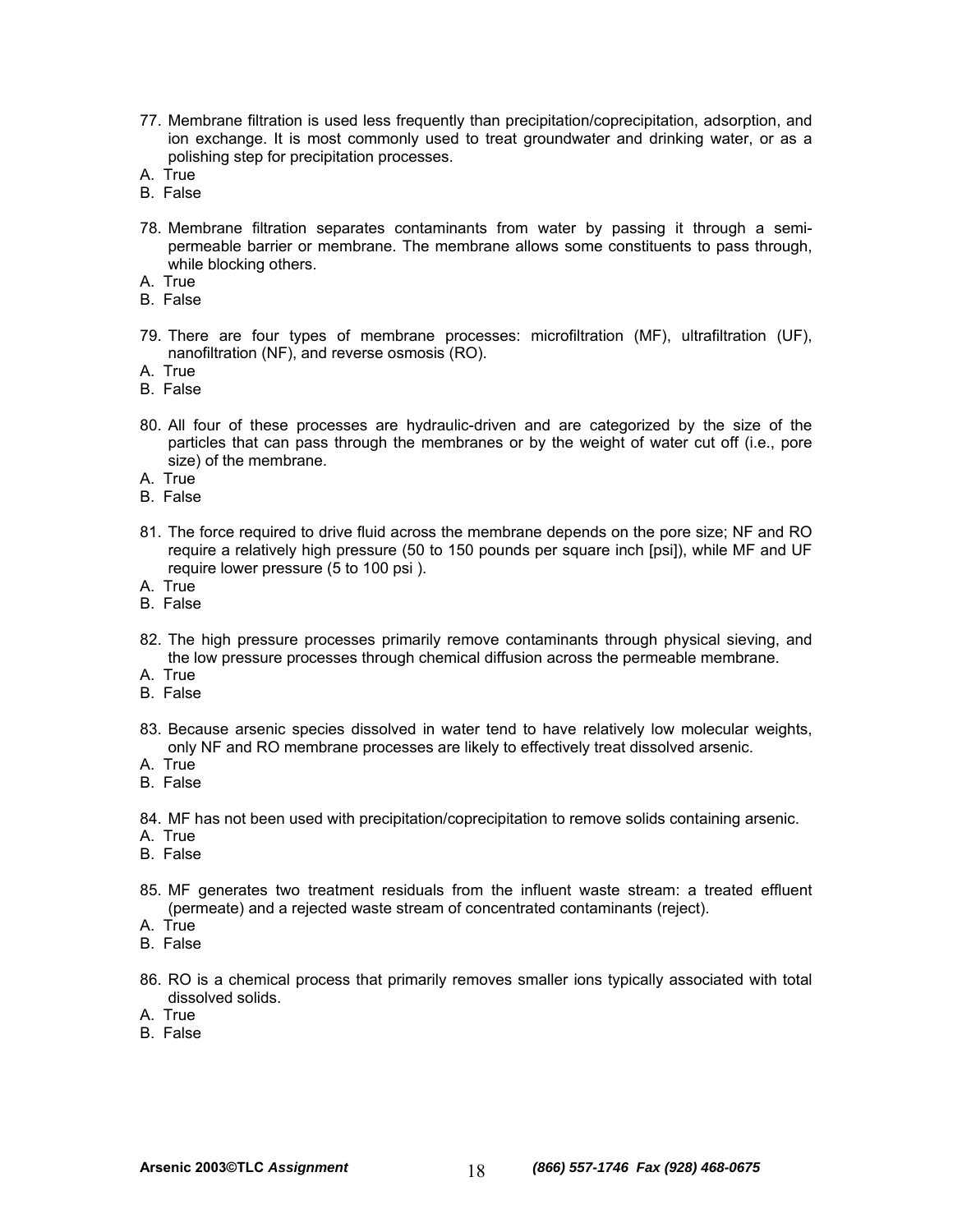- 87. The molecular weight cut off for RO membranes ranges from 1 to 20,000, which is a significantly lower cut off than for NF membranes.
- A. True
- B. False
- 88. The molecular weight cut off for NF membranes ranges from approximately 150 to 20,000. NF is a high-pressure process that primarily removes larger divalent ions associated with hardness (for example, calcium [Ca], and magnesium [Mg] but not monovalent salts (for example, sodium [Na] and chlorine [Cl]).
- A. True
- B. False
- 89. RO is slightly less efficient than NF in removing dissolved arsenic from water.
- A. True
- B. False
- 90. Suspended solids, high molecular weight, dissolved solids, organic compounds, and colloids - The presence of these constituents in the feed stream will not cause membrane fouling.
- A. True
- B. False
- 91. Oxidation state of arsenic Prior oxidation of the influent stream to convert As(III) to As(V) will decrease arsenic removal; As(V) is generally larger and is captured by the membrane more effectively than As(III).
- A. True
- B. False
- 92. pH will not affect the adsorption of arsenic on the membrane by creating an electrostatic charge on the membrane surface.
- A. True
- B. False
- 93. Low influent stream temperatures decrease membrane flux. Increasing system pressure or increasing the membrane surface area may compensate for low influent stream temperature.
- A. True
- B. False
- 94. MF is a low-pressure process that primarily removes particles with a molecular weight above 50,000 or a particle size greater than 0.050 micrometers.
- A. True
- B. False
- 95. The pore size of MF membranes is too large to effectively remove dissolved arsenic species, but MF can remove particulates containing arsenic and solids produced by precipitation/ coprecipitation.
- A. True
- B. False
- 96. Drinking water, surface water, groundwater, and industrial wastewater can be treated with membrane filtration technology.
- A. True
- B. False
- 97. Membrane filtration can treat dissolved salts and other dissolved materials.
- A. True
- B. False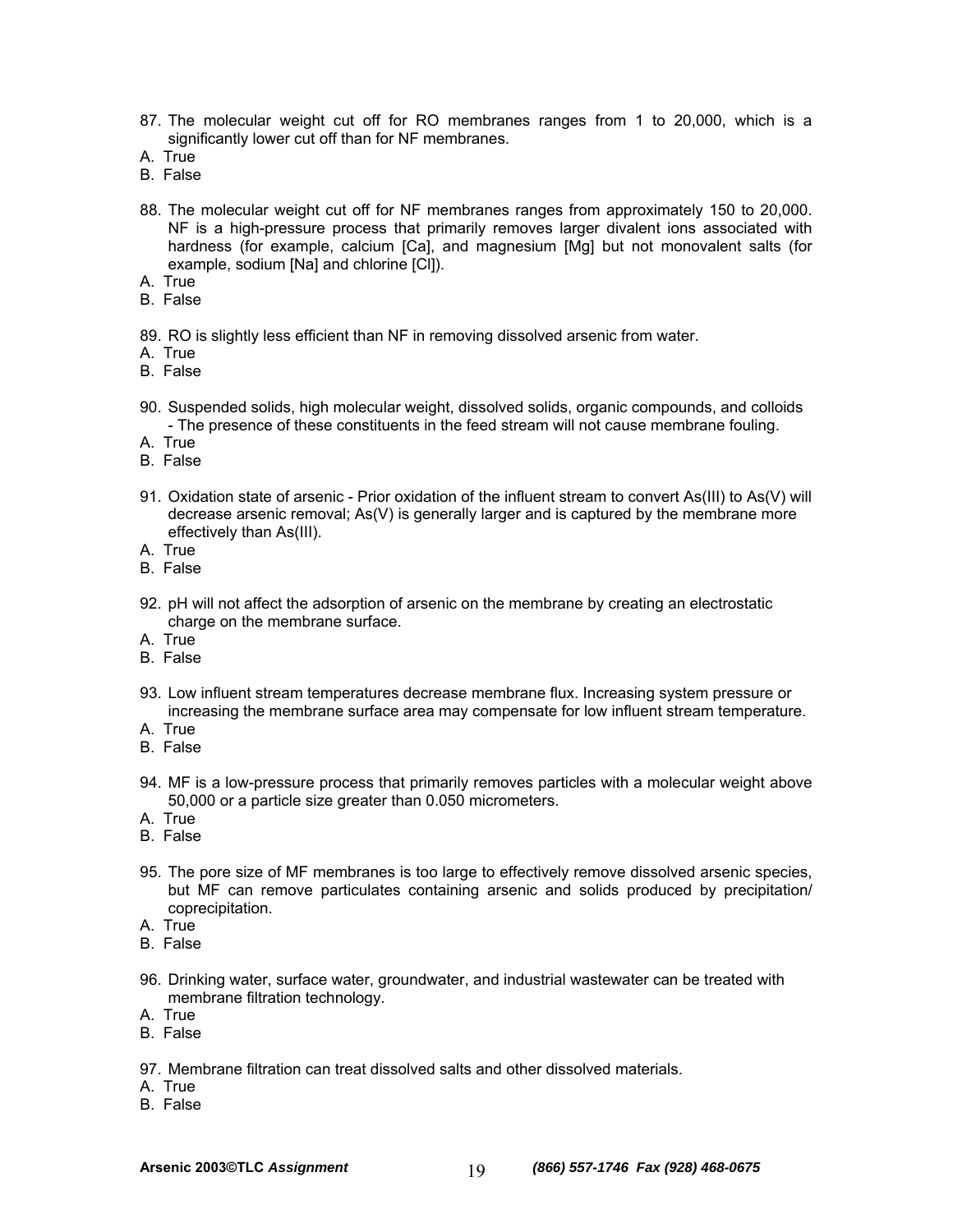- 98. Membrane technologies are capable of removing a wide range of dissolved contaminants and suspended solids from water. RO and NF technologies require additional chemical addition to ensure adequate separation. This type of treatment may only run in batch mode.
- A. True
- B. False
- 99. Membrane filtration effectiveness is not sensitive to a variety of contaminants and characteristics in the untreated water. Suspended solids, organics, colloids, and other contaminants cannot cause membrane fouling.
- A. True
- B. False
- 100. Membrane filtration is typically applied to groundwater and drinking water, which are less likely to contain fouling contaminants. It is also applied to remove solids from precipitation processes and as a polishing step for other water treatment technologies when lower concentrations must be achieved.
- A. True
- B. False
- 101. Adsorption Treatment has been used to treat groundwater and drinking water containing arsenic.
- A. True
- B. False
- 102. Adsorption Treatment typically can reduce arsenic concentrations to less than 0.050 mg/L and in some cases has reduced arsenic concentrations to below 0.010 mg/L.
- A. True
- B. False
- 103. Adsorption Treatment is not sensitive to a variety of untreated water contaminants and characteristics.
- A. True
- B. False
- 104. Adsorption Treatment is used more frequently than precipitation/coprecipitation, and is most commonly used to treat groundwater and drinking water, or as a polishing step for other water treatment processes.
- A. True
- B. False
- 105. In adsorption treatment, solutes (contaminants) concentrate at the surface of a sorbent, thereby reducing their concentration in the bulk liquid phase.
- A. True
- B. False
- 106. The adsorption media is usually packed into a column. As contaminated water is passed through the column, contaminants are adsorbed. When adsorption sites become filled, the column must be regenerated or disposed of and replaced with new media.
- A. True
- B. False
- 107. Greensand is made from glauconite, a green, iron-rich, clay-like mineral that usually occurs as small pellets mixed with cement.
- A. True
- B. False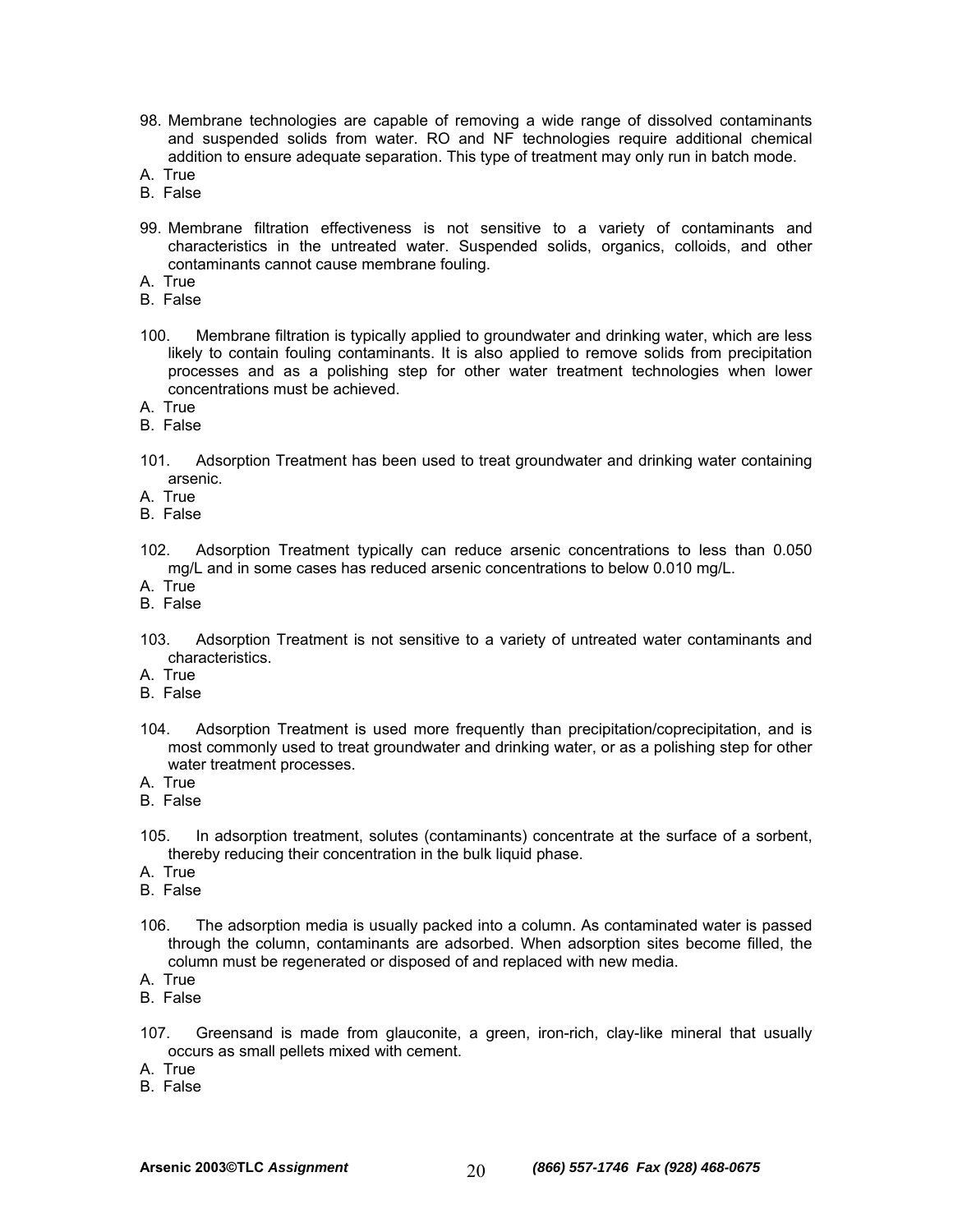- 108. As water passes through a greensand filtration bed, the KMnO4 oxidizes As(III) to As(V), and As(V) adsorbs onto the greensand surface.
- A. True
- B. False
- 109. Arsenic is removed by ion exchange, displacing species from the manganese oxide (presumably hydroxide ion [OH-] and water [H2O]).
- A. True
- B. False
- 110. Adsorption Treatment when the KMnO4 is exhausted, the greensand media does not need to be regenerated or replaced.
- A. True
- B. False
- 111. Greensand media is regenerated with a solution of excess HNO4.Greensand filtration is also known as oxidation/filtration.
- A. True
- B. False
- 112. Activated Carbon (AC) is the sorbent most commonly used to remove arsenic from drinking water, and has also been used for groundwater.
- A. True
- B. False
- 113. The reported adsorption capacity of Activated Carbon ranges from 0.003 to 0.112 grams of arsenic per gram of AC. It is available in different mesh sizes and its particle size affects contaminant removal efficiency.
- A. True
- B. False
- 114. Adsorption Treatment the regeneration process desorbs the arsenic. The regeneration fluid most commonly used for Activated Carbon treatment systems is a solution of sodium hydroxide.
- A. True
- B. False
- 115. The most commonly used neutralization fluid is a solution of CaHO4.
- A. True
- B. False
- 116. The regeneration and neutralization steps for AA adsorption systems might produce a sludge because the alumina can be dissolved by the strong acids and bases used in these processes, forming an aluminum hydroxide precipitate in the spent regeneration and neutralization fluids.
- A. True
- B. False
- 117. Activated Alumina (**AA**) is an organic sorbent that is commonly used to remove organic and metal contaminants from drinking water, groundwater, and wastewater.
- A. True
- B. False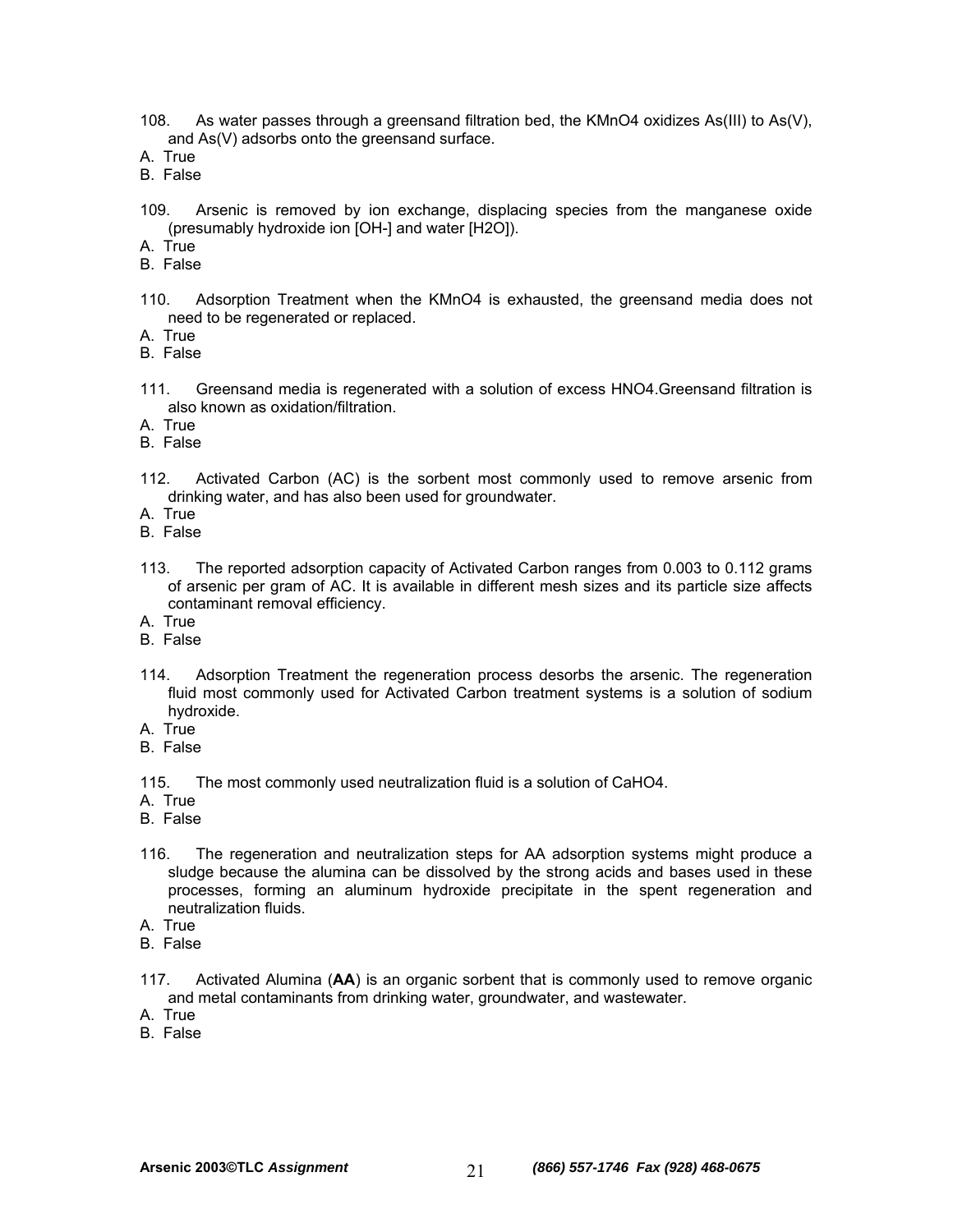- 118. AA media are normally regenerated using thermal techniques to desorb and volatilize contaminants. However, regeneration of AA media used for the removal of arsenic from water might not be feasible.
- A. True
- B. False
- 119. The arsenic might not volatilize at the temperatures typically used in AC regeneration. In addition, off-gas containing arsenic from the regeneration process may be difficult or expensive to manage.
- A. True
- B. False
- 120. The reported adsorption capacity of AC is 0.020 grams of As(V) per gram of AC. As(III) is not effectively removed by AC. AC impregnated with metals such as copper and ferrous iron has a higher reported adsorption capacity for arsenic.
- A. True
- B. False
- 121. Activated Carbon adsorption media include granular ferric hydroxide, ferric hydroxidecoated newspaper pulp, ferric oxide, iron oxide-coated sand, sulfur-modified iron, and iron filings mixed with sand.
- A. True
- B. False
- 122. Mixed media has been used primarily to remove arsenic from drinking water. Processes that use these media typically remove alumina using ion exchange in combination with oxidation, precipitation/coprecipitation, acid treatment or filtration.
- A. True
- B. False
- 123. Iron oxide-coated sand uses adsorption and ion exchange with surface hydroxides to selectively remove arsenic from water.
- A. True
- B. False
- 124. The regeneration process is similar to that used for AA, and consists of rinsing the media with a regenerating solution containing excess sodium hydroxide, flushing with water, and neutralizing with a strong acid, such as sulfuric acid.
- A. True
- B. False
- 125. Adsorption is frequently used to remove organic contaminants and metals from industrial wastewater. It has been used to remove arsenic from groundwater and drinking water.
- A. True
- B. False
- 126. Adsorption treatment effectiveness can be evaluated by comparing influent and effluent contaminant concentrations.
- A. True
- B. False

#### **Factors Affecting Adsorption Performance**

- 127. Fouling The presence of suspended solids, organics, solids, silica, or mica, can cause fouling of adsorption media.
- A. True
- B. False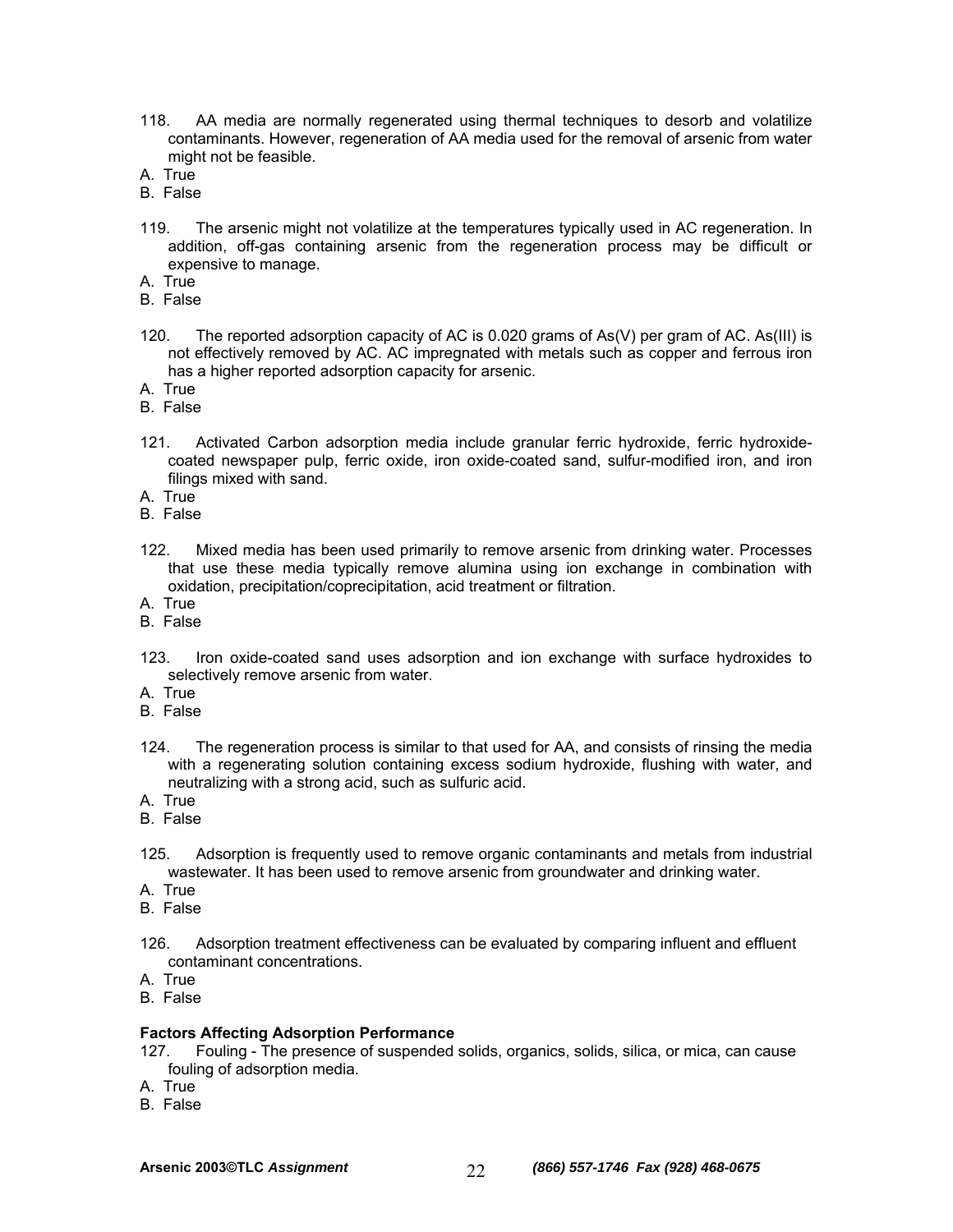128. Arsenic oxidation state - Adsorption is more effective in removing As (III) than As (V).

A. True

B. False

129. Flow rate - Increasing the rate of flow through the adsorption unit can decrease the adsorption of contaminants.

A. True

- B. False
- 130. Wastewater pH The optimal pH to maximize adsorption of arsenic by activated alumina is basic (pH 11).
- A. True
- B. False
- 131. Adsorption Treatment for AA adsorption media, the spent regenerating solution might contain a high concentration of arsenic and other sorbed contaminants, and can be corrosive.
- A. True
- B. False
- 132. Spent AA is produced when the AA can no longer be regenerated. The spent AA will not require treatment prior to disposal.
- A. True
- B. False
- 133. Because regeneration of AA requires the use of strong acids and bases, some of the AA media becomes dissolved during the regeneration process. This can reduce the adsorptive capacity of the AA and cause the AA packing to become "**cemented**."
- A. True
- B. False
- 134. Regeneration of AC media involves the use of chemical energy, which does not release volatile arsenic compounds. Use of air pollution control equipment is not necessary to remove arsenic from the off-gas produced.
- A. True
- B. False
- 135. Competition for adsorption sites could reduce the effectiveness of adsorption because other constituents may be preferentially adsorbed, resulting in a need for more frequent bed regeneration or replacement. The presence of sulfate, chloride, and organic compounds have reportedly reduced the adsorption capacity of AA for arsenic.
- A. True
- B. False
- 136. Adsorption Treatment technology's effectiveness is also sensitive to a variety of contaminants and characteristics in the untreated water, and suspended solids, organics, silica, or mica can cause fouling.
- A. True
- B. False
- 137. Adsorption Treatment is typically applied to groundwater and drinking water, which are less likely to contain fouling contaminants. It may also be used as a polishing step for other water treatment technologies.
- A. True
- B. False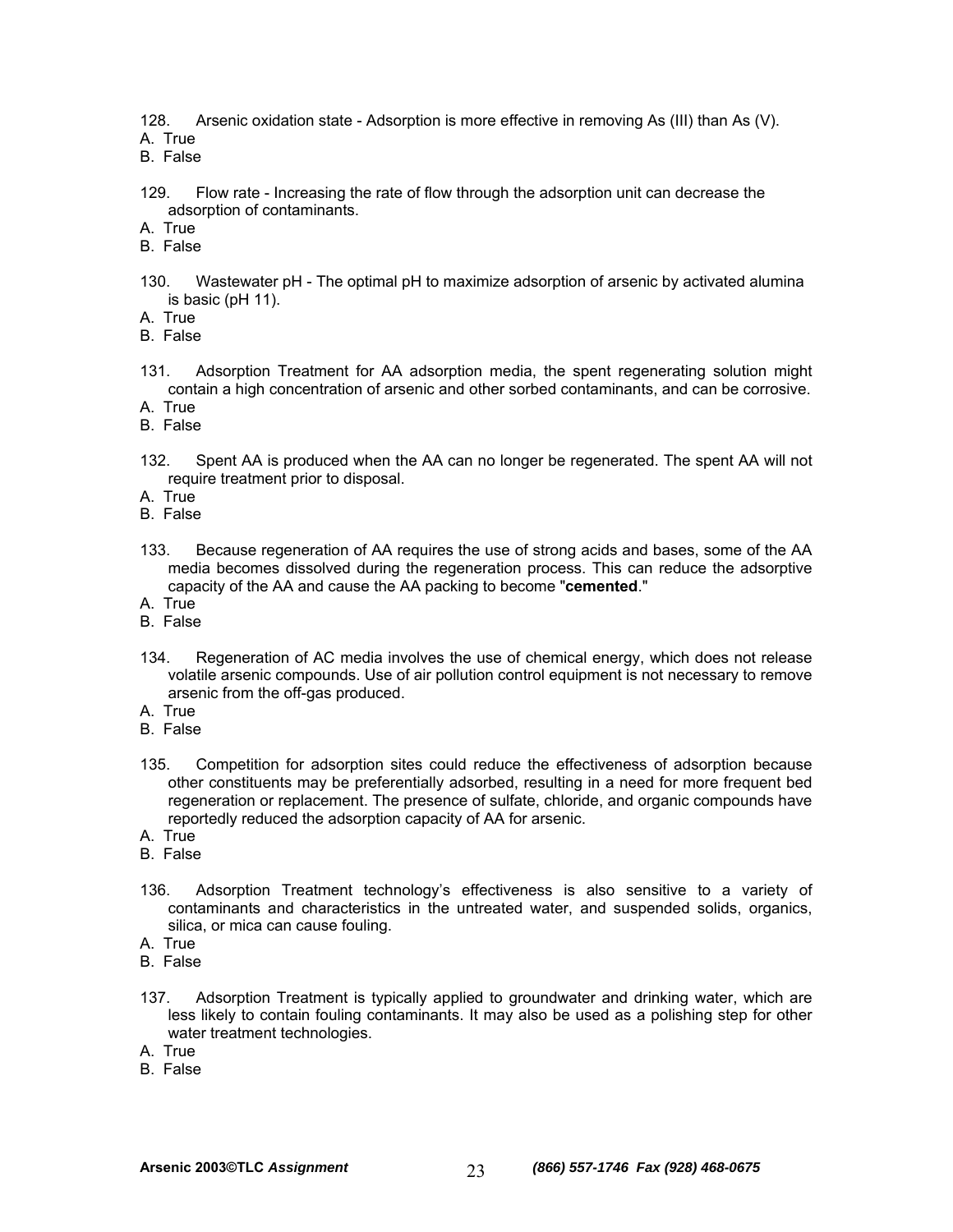- 138. Contaminant concentration Very high concentrations of competing contaminants may require frequent replacement or regeneration of adsorbent. The capacity of the adsorption media increases with increasing contaminant concentration.
- A. True
- B. False
- 139. Low arsenic concentrations can quickly exhaust the adsorption media quickly, resulting in the need for frequent regeneration or replacement.

A. True

- B. False
- 140. Spent media Spent media that can no longer be regenerated might require treatment or disposal.

A. True

B. False

- 141. Ion exchange has been used to treat groundwater and drinking water containing arsenic.
- A. True
- B. False
- 142. Ion exchange can reduce arsenic concentrations to less than 0.050 mg/L and in some cases has reduced arsenic concentrations to below 0.010 mg/L.
- A. True
- B. False
- 143. Ion exchange effectiveness is sensitive to a variety of untreated water contaminants and characteristics. It is used less frequently than precipitation/coprecipitation, and is most commonly used to treat groundwater and drinking water, or as a polishing step for other water treatment processes.
- A. True
- B. False
- 144. Ion exchange is a physical/chemical process in which ions held electrostatically on the surface of a solid are exchanged for ions of similar charge in a solution.
- A. True
- B. False
- 145. It removes ions from the aqueous phase by the exchange of cations or anions between the contaminants and the exchange medium.
- A. True
- B. False
- 146. The medium used for ion exchange is typically a resin made from synthetic organic materials, inorganic materials, or natural polymeric materials that contain ionic functional groups to which exchangeable ions are attached.
- A. True
- B. False
- 147. Strong and weak acid resins exchange cations while strong and weak base resins exchange anions.
- A. True
- B. False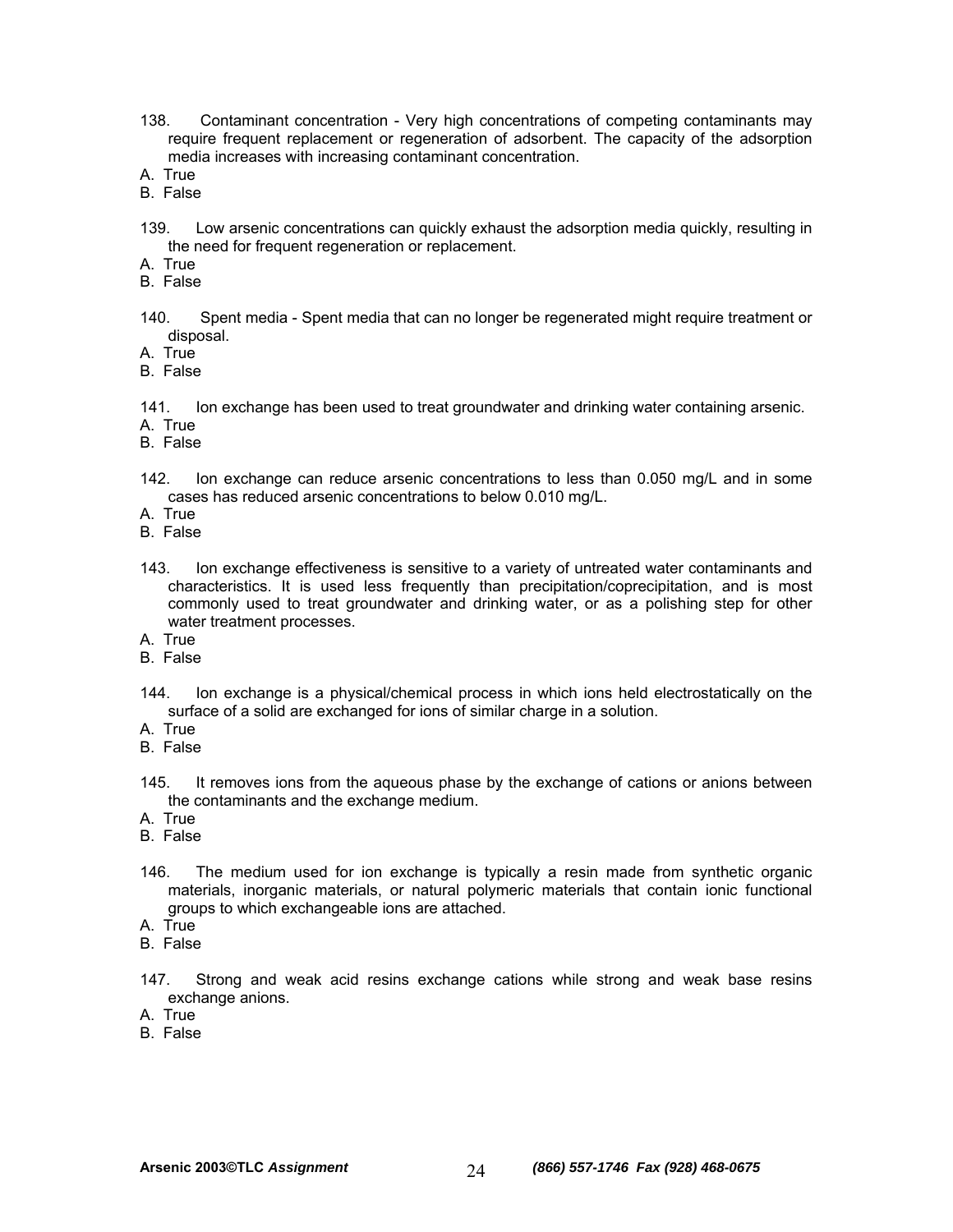- 148. Dissolved arsenic is usually in an anionic form, weak base resins tend to be effective over a smaller pH range, and strong base resins are typically used for arsenic treatment.
- A. True
- B. False
- 149. Resins may also be categorized by the ion that is exchanged with the one in solution. For example, resins that exchange a chloride ion are referred to as chloride-form resins.
- A. True
- B. False
- 150. Another way of categorizing resins is by the type of ion in solution that the resin preferentially exchanges. For example, resins that preferentially exchange sulfate ions are referred to as sulfate-selective. Both sulfate-selective and nitrate-selective resins have been used for arsenic removal.
- A. True
- B. False
- 151. The resin is usually packed into a column, and as contaminated water is passed through the column, contaminant ions are exchanged for other ions such as chloride or hydroxide in the resin.
- A. True
- B. False
- 152. Ion exchange is often preceded by treatments such as filtration and oil-water separation to remove organics, suspended solids, and other contaminants that can foul the resins and reduce their effectiveness.
- A. True
- B. False
- 153. Ion exchange resins must be periodically regenerated to remove the adsorbed contaminants and replenish the exchanged ions.
- A. True
- B. False
- 154. **Regeneration of a resin occurs in three steps:** Backwashing, Regeneration with a solution of ions, and Final rinsing to remove the regenerating solution.
- A. True
- B. False
- 155. The regeneration process results in a backwash solution, a waste regenerating solution, and a waste rinse water. The volume of spent regeneration solution ranges from 1.5 to 10 percent of the treated water volume depending on the feed water quality and type of ion exchange unit.
- A. True
- B. False
- 156. Ion exchange's regenerating solution may be used up to 25 times before treatment or disposal is required.
- A. True
- B. False

### **Factors Affecting Ion Exchange Performance**

157. Valence state - As(III) is generally not removed by ion exchange.

- A. True
- B. False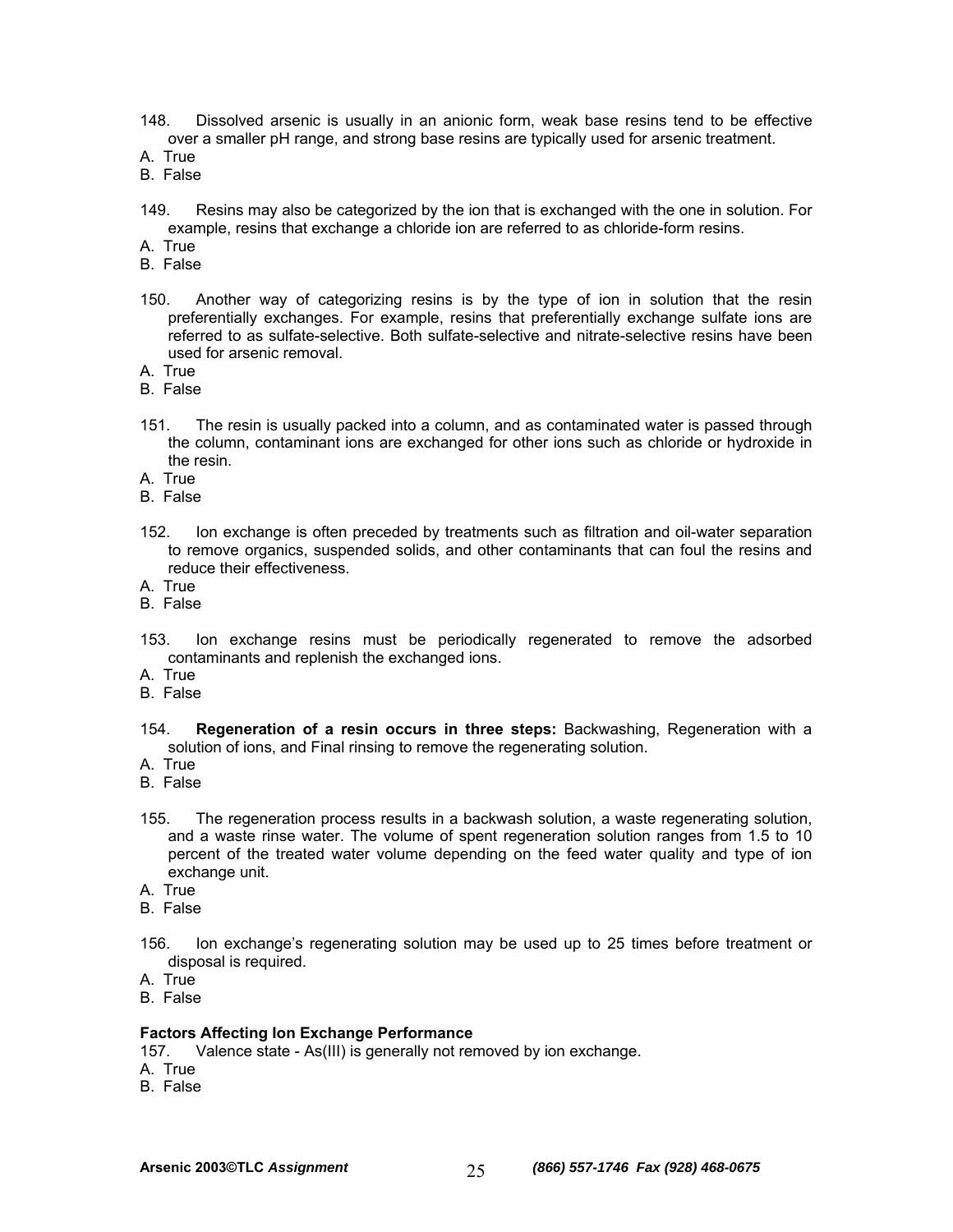- 158. Presence of competing ions Competition for the exchange ion can reduce the effectiveness of ion exchange if ions in the resin are replaced by ions other than arsenic, resulting in a need for more frequent bed regeneration.
- A. True
- B. False
- 159. Fouling The presence of organics, suspended solids, calcium, or iron, can cause fouling of ion exchange resins.
- A. True
- B. False
- 160. Presence of trivalent iron The presence of Fe (III) could cause arsenic to form complexes with the iron that are not removed by ion exchange.
- A. True
- B. False
- 161. pH For chloride-form, strong-base resins, a pH in the range of 6.5 to 9 is optimal. Outside of this range, arsenic removal effectiveness decreases quickly.
- A. True
- B. False
- 162. Ion exchange can be operated using multiple beds in series to reduce the need for bed regeneration; beds first in the series will require acid treatment first, and fresh beds can be added at the end of the chlorination process series.
- A. True
- B. False
- 163. A single bed can also allow for continuous operation because some of the resin can be regenerated while others continue to treat water. Ion exchange beds are typically operated as a fixed bed, in which the water to be treated is passed over a mobile ion exchange resin.
- A. True
- B. False
- 164. One variation on this approach is to operate the bed in a nonfixed, countercurrent fashion in which water is applied in one direction, usually downward, while spent ion exchange resin is removed from the top of the bed.
- A. True
- B. False
- 165. Regenerated resin is added to the top of the bed. This method may reduce the frequency of resin regeneration.
- A. True
- B. False
- 166. Cation exchange resins are used to remove soluble forms of arsenic from wastewater, groundwater, and drinking water. Ion exchange treatment is generally applicable to soil and waste.
- A. True
- B. False
- 167. Ion exchange is not commonly used in drinking water treatment for softening, removal of calcium, magnesium, and other cations in exchange for sodium, and is not good for removing nitrate, arsenate, chromate, and selenate.
- A. True
- B. False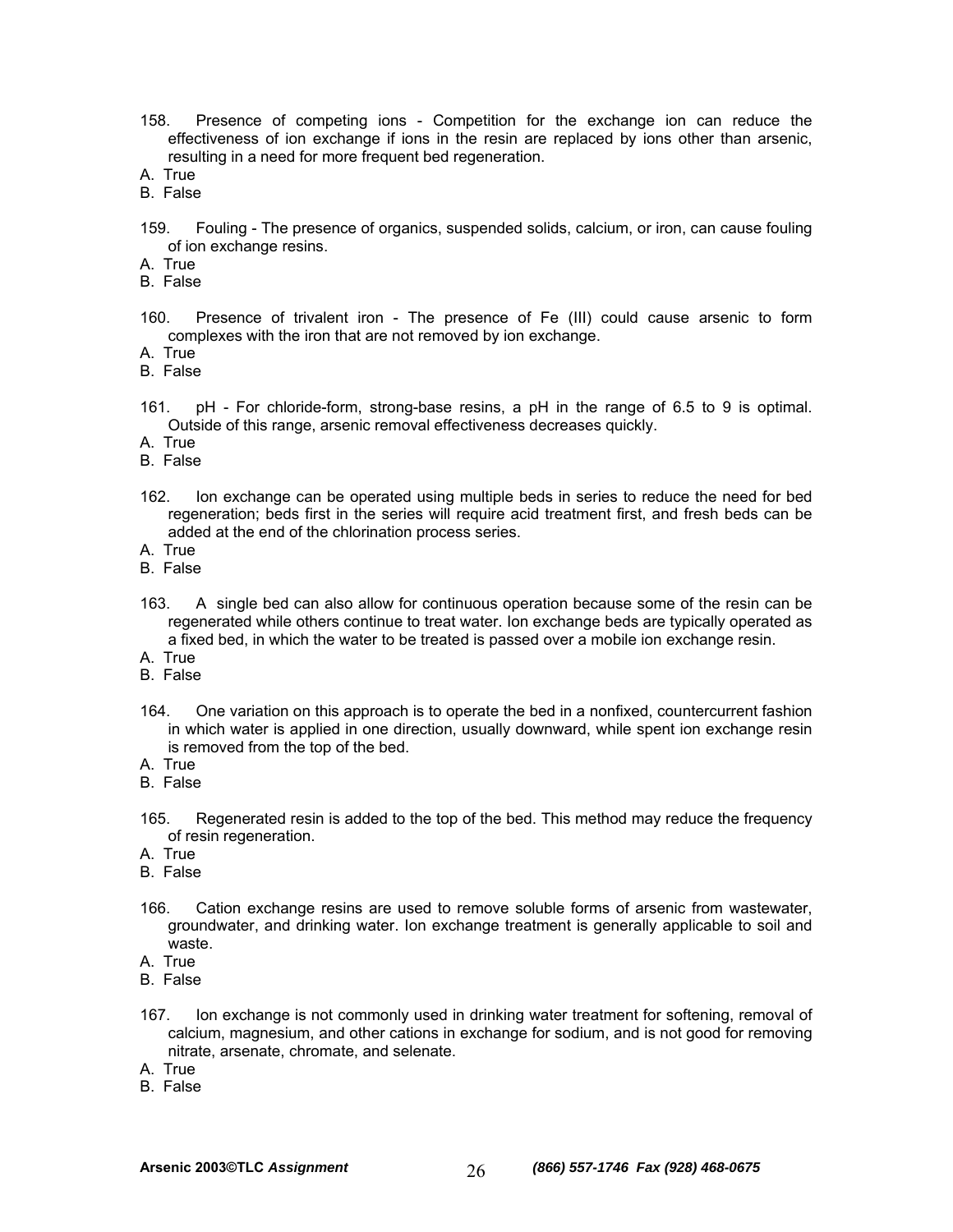- 168. Ion exchange of arsenic and groundwater, surface water, and drinking water is commercially available.
- A. True
- B. False

#### **Factors Affecting Ion Exchange Costs**

- 169. Bed regeneration Regenerating ion exchange beds reduces the amount of waste for disposal and the cost of operation.
- A. True
- B. False
- 170. Sulfate Sulfate (SO4) can compete with arsenic for ion exchange sites, thus reducing the exchange capacity of the ion exchange media for arsenic. This can result in a need for more frequent media regeneration or replacement, and associated higher costs.
- A. True
- B. False
- 171. Permeable reactive barriers (**PRBs**) are being used to treat arsenic in groundwater at full scale at several sites. Although many candidate materials for the reactive portion of the barrier have been tested at bench scale, only zero valent iron and limestone have been used at full scale.
- A. True
- B. False
- 172. The installation techniques for PRBs are established for depths more than 30 feet, and require innovative installation techniques for shallower installations.
- A. True
- B. False

173. PRBs are applicable to the treatment of only organic and not for inorganic contaminants. A. True

- B. False
- 174. The most frequent applications of PRBs is the in situ treatment of groundwater contaminated with chlorinated solvents.
- A. True
- B. False

175. The cost of the reactive media will impact the overall cost of PRB remedies.

- A. True
- B. False
- 176. Permeable reactive barriers (**PRBs**) are walls containing reactive media that are installed across the path of a contaminated groundwater plume to intercept the plume.
- A. True
- B. False
- 177. Basic oxygen furnace slag allows water to pass through while the media remove the contaminants by precipitation, degradation, adsorption, or ion exchange.
- A. True
- B. False
- 178. Ion exchange resin systems are built in two basic configurations: the funnel-and-gate and the continuous wall.
- A. True
- B. False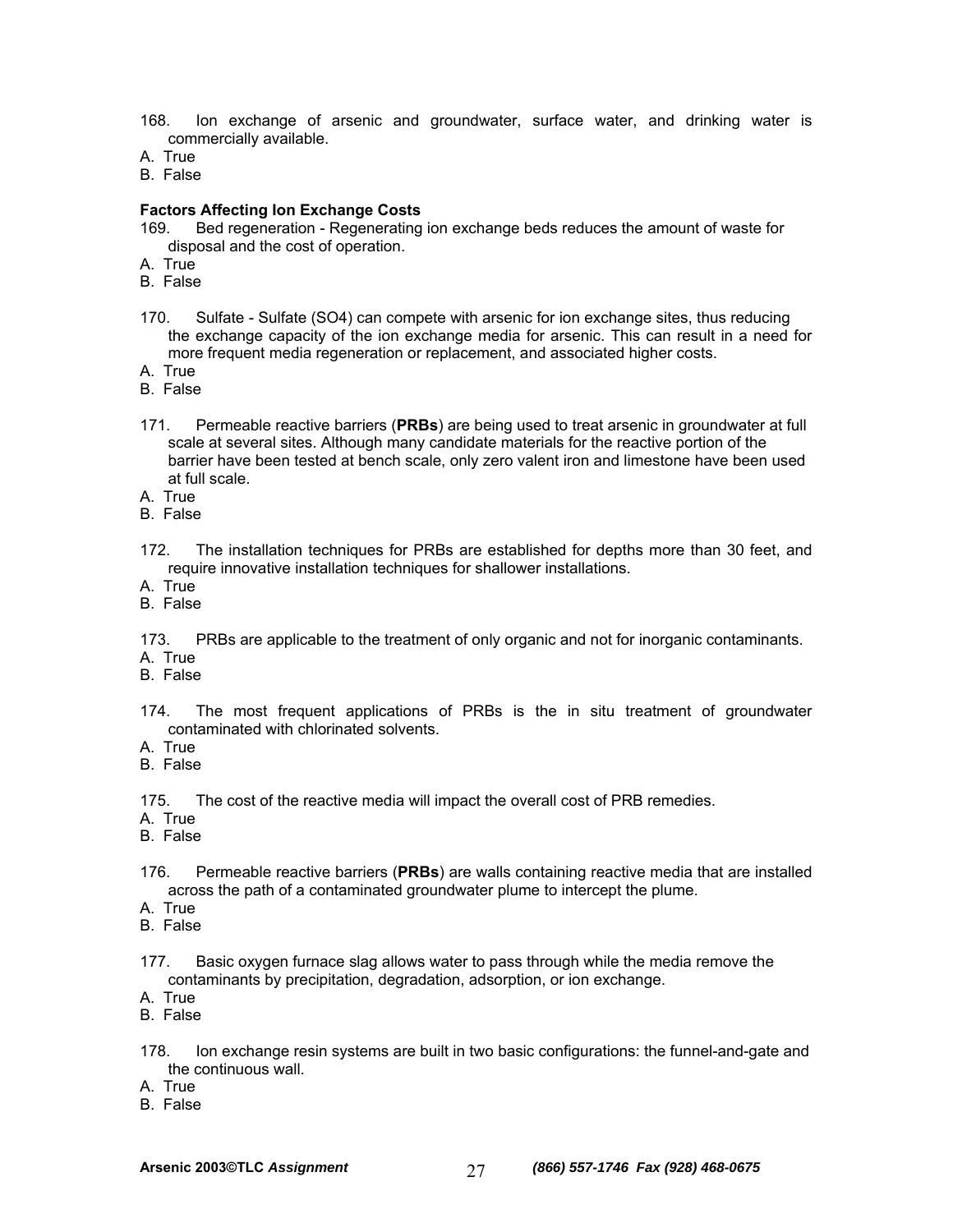- 179. The Surfactant modified zeolite system uses impermeable walls, for example, sheet pilings or slurry walls, as a "**funnel**" to direct the contaminant plume to a "**gate(s)**" containing the reactive media, while the continuous wall transects the flow path of the plume with reactive media.
- A. True
- B. False
- 180. Most PRBs installed to date have had depths of 50 feet (ft) or more.
- A. True
- B. False
- 181. Those having depths of 30 ft or less can be installed with a continuous trencher, while depths between 30 and 70 ft require a more innovative installation method, such as biopolymers. Installation of PRBs at depths greater than 70 ft is more challenging.
- A. True
- B. False

182. PRB technology can treat both organic and inorganic contaminants.

- A. True
- B. False
- 183. Inorganic contaminants are broken down into more toxic elements and compounds, such as carbon dioxide and water.
- A. True
- B. False

184. Inorganic contaminants are converted to species that are less toxic or less mobile.

- A. True
- B. False
- 185. Inorganic contaminants that can be treated by PRBs include, but are not limited to, chromium (Cr), nickel (Ni), lead (Pb), uranium (U), technetium (Tc), iron (Fe), manganese (Mn), selenium (Se), cobalt (Co), copper (Cu), cadmium (Cd), zinc (Zn), arsenic (As), nitrate (NO3-), sulfate (SO42-), and phosphate (PO43-).
- A. True
- B. False
- 186. The presence of fractured rock in contact with the PRB may allow groundwater to flow around, rather than through, the PRB.
- A. True
- B. False

187. PRBs may be difficult to install for deep aquifers and contaminant plumes (>70 ft deep). A. True

- B. False
- 188. The hydraulic conductivity of the barrier must be greater than that of the aquifer to prevent preferential flow around the barrier .
- A. True
- B. False
- 189. Site stratigraphy may affect PRB installation. For example, Ferric oxides and oxyhydroxides might be "**smeared**" during installation, reducing hydraulic conductivity near the PRB.
- A. True
- B. False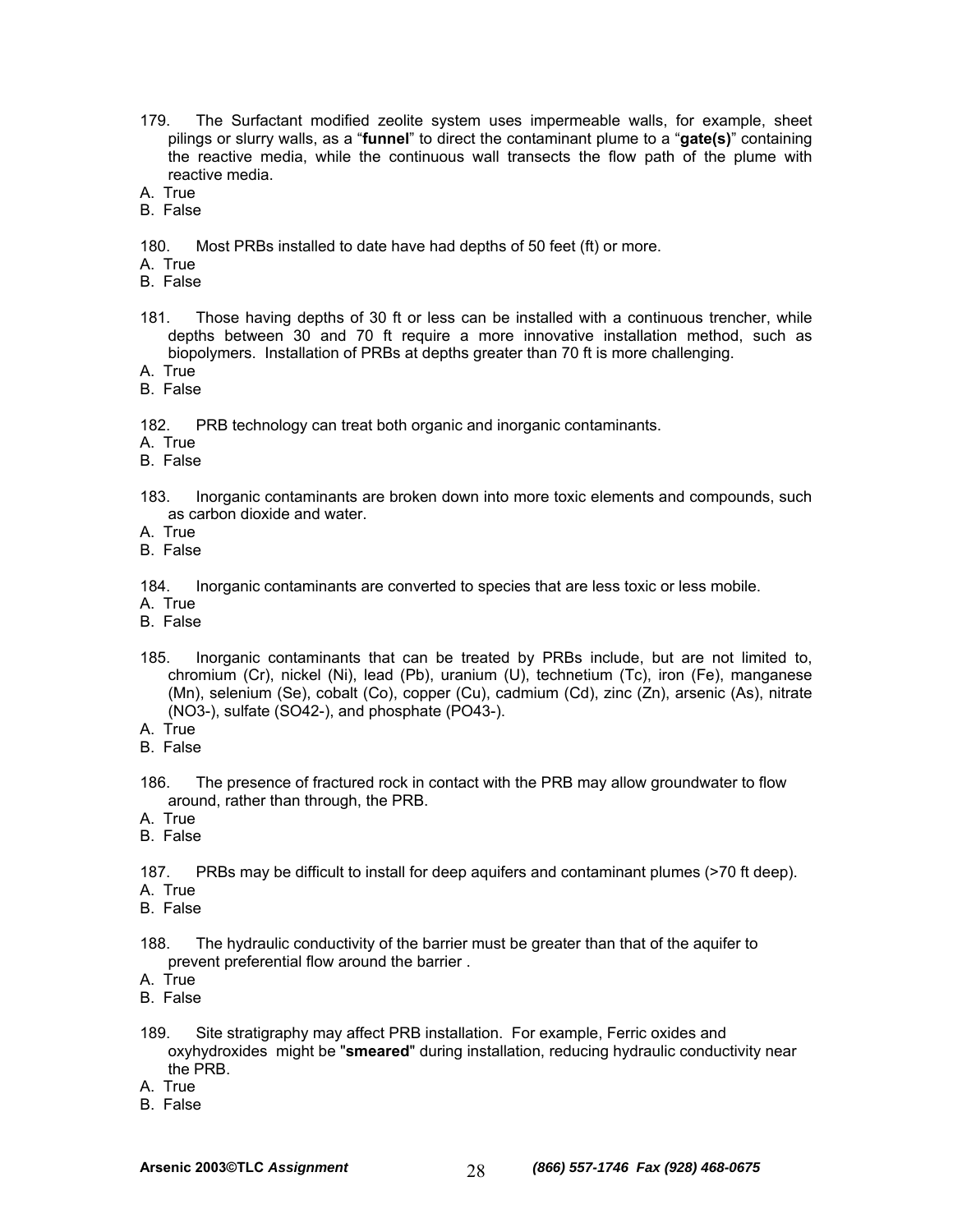190. Permeability and reactivity of the barrier may be reduced by Surfactant-modified zeolite and microbial growth.

A. True

B. False

191. PRBs are a passive treatment technology, designed to function for a long time with little or no Activated alumina input.

A. True

- B. False
- 192. PRBs produce less waste than active remediation (for example, extraction systems like pump and treat), as the contaminants are immobilized or altered in the subsurface.
- A. True
- B. False
- 193. PRBs can treat groundwater with Peat, humate, lignite, coal and can be effective over a range of concentrations. PRBs require no aboveground equipment, except monitoring devices, allowing return of the property to economic use during remediation.
- A. True
- B. False
- 194. PRBs are best applied to shallow, unconfined aquifer systems in Bauxite deposits, as long as the reactive material is more conductive than the aquifer.
- A. True
- B. False
- 195. PRBs rely on the natural movement of groundwater; therefore, aquifers with low hydraulic conductivity can require relatively long periods of time to be remediated.
- A. True
- B. False
- 196. PRBs do not remediate the entire plume, but only the portion of the plume that has passed through the PRB.
- A. True
- B. False

### **Factors Affecting PRB Costs**

- 197. PRBs at depths greater than 30 feet may be more expensive to install, requiring special excavation equipment and construction materials.
- A. True
- B. False

198. Reactive media vary in cost, therefore the reactive media selected can affect PRB cost.

A. True

- B. False
- 199. Electrokinetic treatment is an emerging remediation technology designed to remove heavy metal contaminants from soil and groundwater. The technology is most applicable to soil with small particle sizes, such as clay.
- A. True
- B. False
- 200. Electrokinetic treatment effectiveness may be limited by a variety of contaminants and soil and water characteristics.
- A. True
- B. False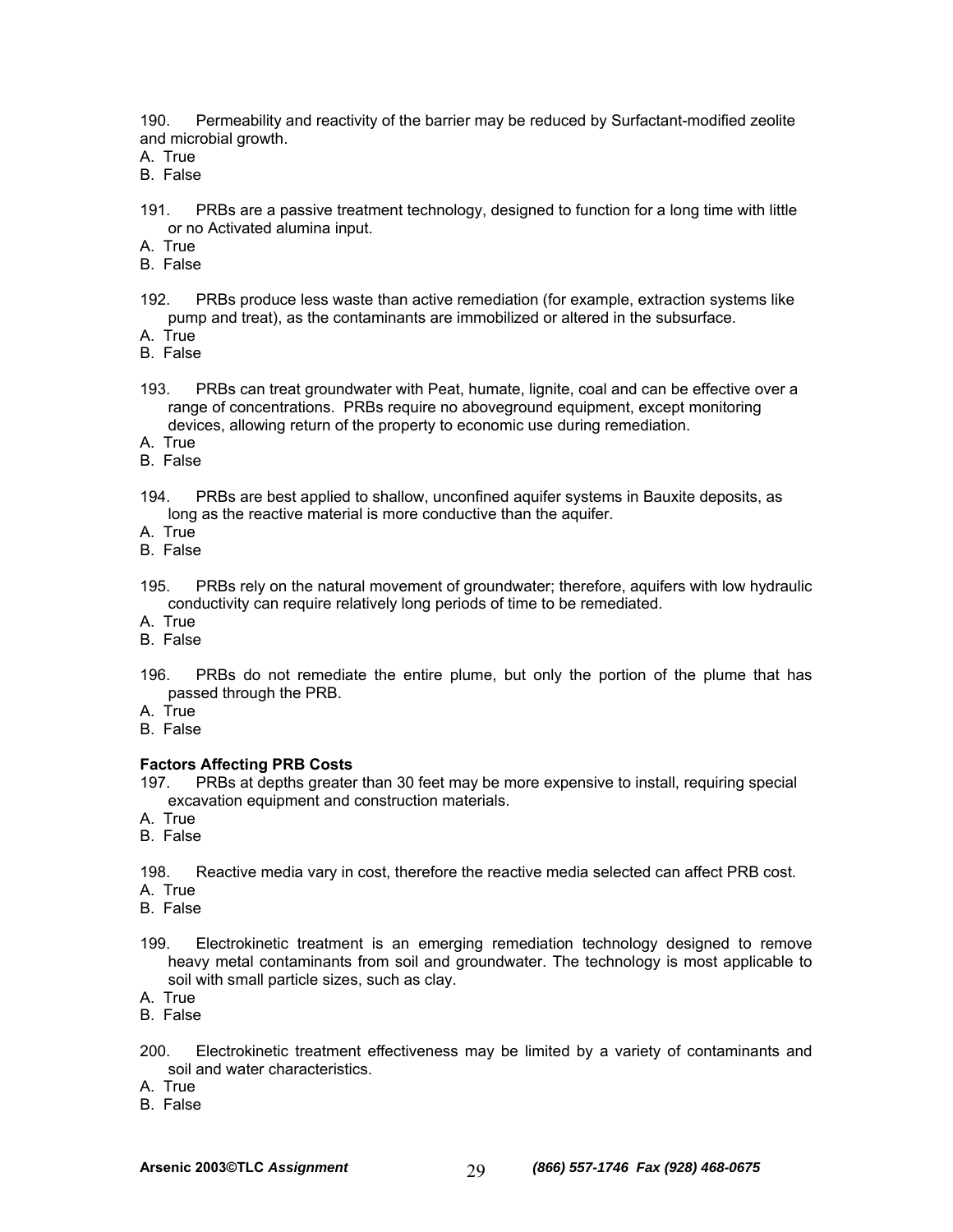- 201. Electrokinetic remediation is based on the theory that a low-density current will mobilize contaminants in the form of charged species. A current passed between electrodes is intended to cause water, ions, and particulates to move through the soil, waste, and water.
- A. True
- B. False
- 202. With electrokinetic treatment contaminants arriving at the electrodes can be removed by means of electroplating or electrodeposition, precipitation or coprecipitation, adsorption, complexing with ion exchange resins, or by pumping of water (or other fluid) near the electrode.
- A. True
- B. False
- 203. In situ coprecipitation treatment of arsenic uses the natural conductivity of the soil (created by pore water and dissolved salts) to affect movement of water, ions, and particulates through the soil.
- A. True
- B. False
- 204. Water and/or chemical solutions can also be added to enhance the recovery of metals by electrokinetics.
- A. True
- B. False
- 205. The applicability of electrokinetics to soil and water containing arsenic depends on the solubility of Oxalic Acid.
- A. True
- B. False
- 206. Electrokinetic treatment is applicable to caustic-soluble polar compounds, but not to soluble metals.
- A. True
- B. False
- 207. Salinity and cation exchange capacity The technology is most efficient when these parameters are low. Chemical reduction of chloride ions at the anode by the electrokinetic process may also produce hydrogen gas.
- A. True
- B. False
- 208. Soil moisture Electrokinetic treatment requires adequate soil moisture; therefore addition of a conducting pore fluid may be required. Phosphoric Acid treatment is most applicable to saturated soils.
- A. True
- B. False
- 209. Industrial wastes magnitude of the ionic charge These factors affect the direction and rate of contaminant movement.
- A. True
- B. False

210. Soil type - Electrokinetic treatment is most applicable to homogenous soils.

- A. True
- B. False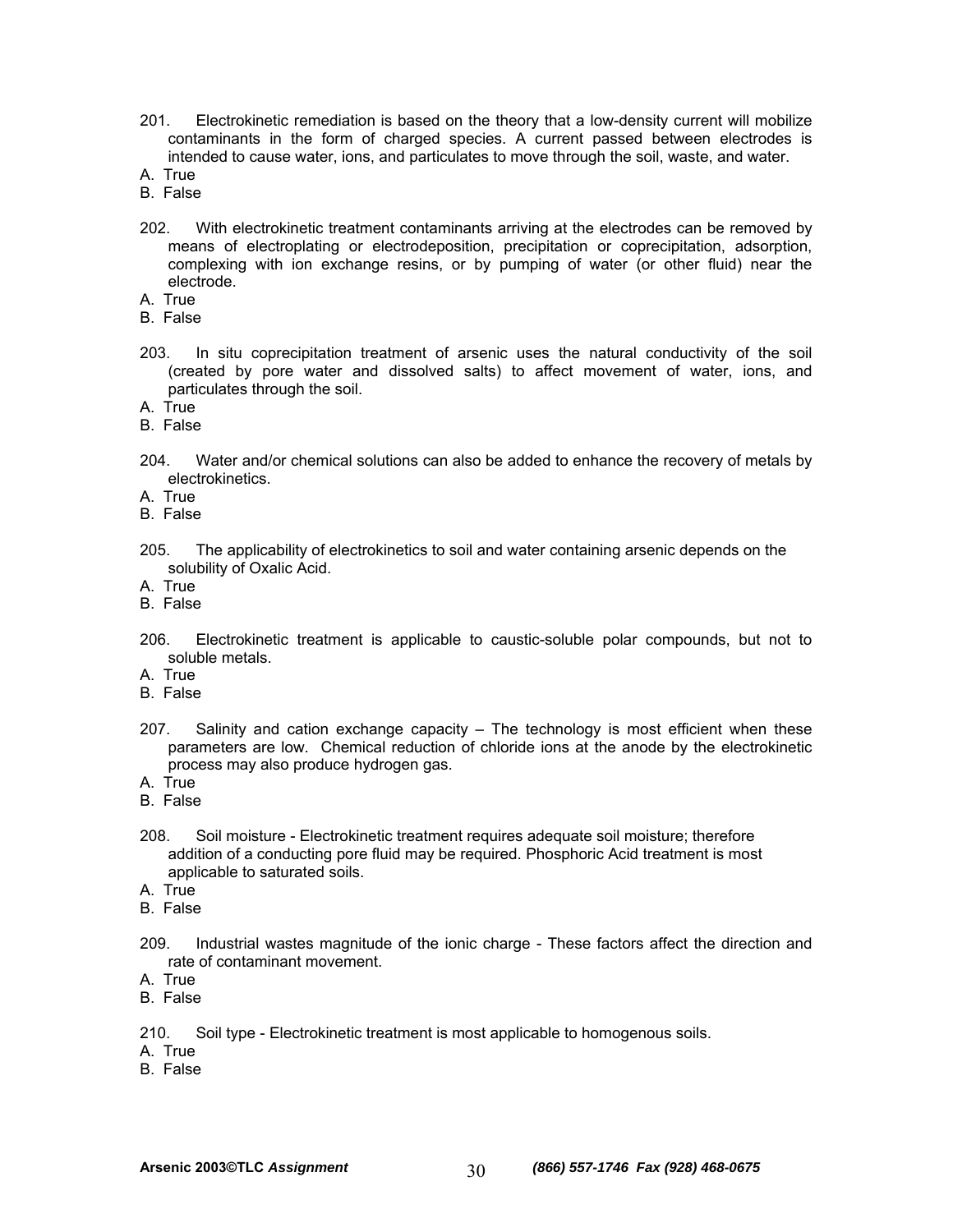- 211. Fine-grained soils are more amenable to electrokinetic treatment due to their small surface area, which provides numerous sites for reactions necessary for electrokinetic processes.
- A. True
- B. False
- 212. pH The pH will not affect process electrochemistry and cause precipitation of contaminants or other species, pH will not affect reducing soil permeability and inhibiting recovery.
- A. True
- B. False
- 213. The deposition of precipitation solids may be prevented by flushing the anode with water or a dilute caustic.
- A. True
- B. False
- 214. Electrokinetic treatment technology can also be applied ex situ to groundwater by passing the water between electrodes. The current causes arsenic to migrate toward the electrodes, and also alters the pH and oxidation-reduction potential of the water, causing arsenic to precipitate/coprecipitate. The solids are then removed from the water using clarification and filtration.
- A. True
- B. False
- 215. Electrokinetic treatment is an in situ treatment process that has had limited use to treat soil, groundwater, and industrial wastes containing arsenic. It has also been used to treat other heavy metals such as zinc, cadmium, mercury, chromium, and copper.
- A. True
- B. False
- 216. Electrokinetic treatment may be capable of removing contaminants from both saturated and unsaturated soil zones, and may be able to perform without the addition of chemical or biological agents to the site.
- A. True
- B. False
- 217. Electrokinetic treatment technology also may be applicable to high-permeability soils, such as clay.
- A. True
- B. False
- 218. Electrokinetics is an emerging technology with relatively few applications for arsenic treatment. It is an in situ treatment technology, and therefore does not require excavation of contaminated soil or pumping of contaminated groundwater. Its effectiveness may be limited by a variety of soil and contaminant characteristics.
- A. True
- B. False
- 219. Charged metal or metalloid cations, such as As (V) and As (III) migrate to the negativelycharged electrode (cathode), while metal or metalloid anions migrate to the positively charged electrode (anode).
- A. True
- B. False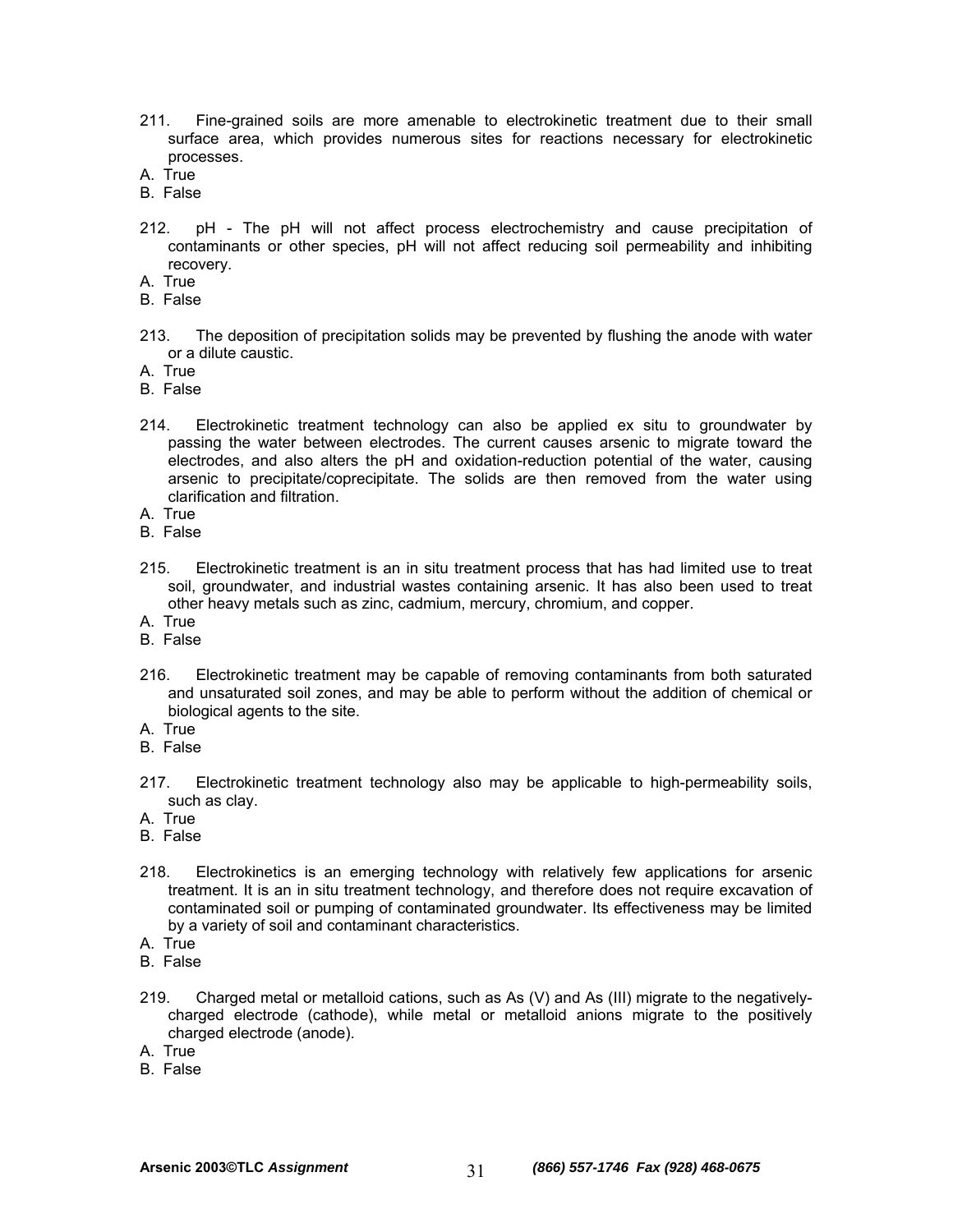220. Extraction may occur at the electrodes or in an external fluid cycling/extraction system.

A. True

- B. False
- 221. Alternately, the metals can be stabilized in situ by injecting stabilizing agents that react with and immobilize the contaminants. Arsenic has been removed from soils treated by electrokinetics using an external fluid cycling/ extraction system.
- A. True
- B. False
- 222. Phytoremediation is designed to use ion exchange technology to degrade, extract, contain, or immobilize contaminants in soil, sediment, or groundwater.
- A. True
- B. False
- 223. Phytoremediation will utilize grasses with shallow roots are applied to groundwater and other plants are used for shallow soil contamination.

A. True

B. False

#### **Technology Description and Principles**

- 224. Phytoremediation is an emerging technology generally applicable only to shallow contamination that can be reached by plant roots.
- A. True
- B. False
- 225. Phytoremediation applies to all biological, chemical, and physical processes that are influenced by plants and the rhizosphere, and that aid in cleanup of the contaminated substances.
- A. True
- B. False
- 226. Phytoremediation may be applied in situ or ex situ, to soils, sludges, sediments, other solids, or groundwater.
- A. True
- B. False
- 227. The mechanisms of phytoremediation include phytoextraction (also known as phytoaccumulation, the uptake of contaminants by plant roots and the translocation/accumulation of contaminants into plant shoots and leaves), enhanced rhizosphere biodegradation (takes place in soil or groundwater immediately surrounding plant roots), phytodegradation (metabolism of contaminants within plant tissues), and phytostabilization (production of chemical compounds by plants to immobilize contaminants at the interface of roots and soil).
- A. True
- B. False
- 228. The data sources used for this course identified phytoremediation applications for arsenic using phytoextraction and phytostabilization.
- A. True
- B. False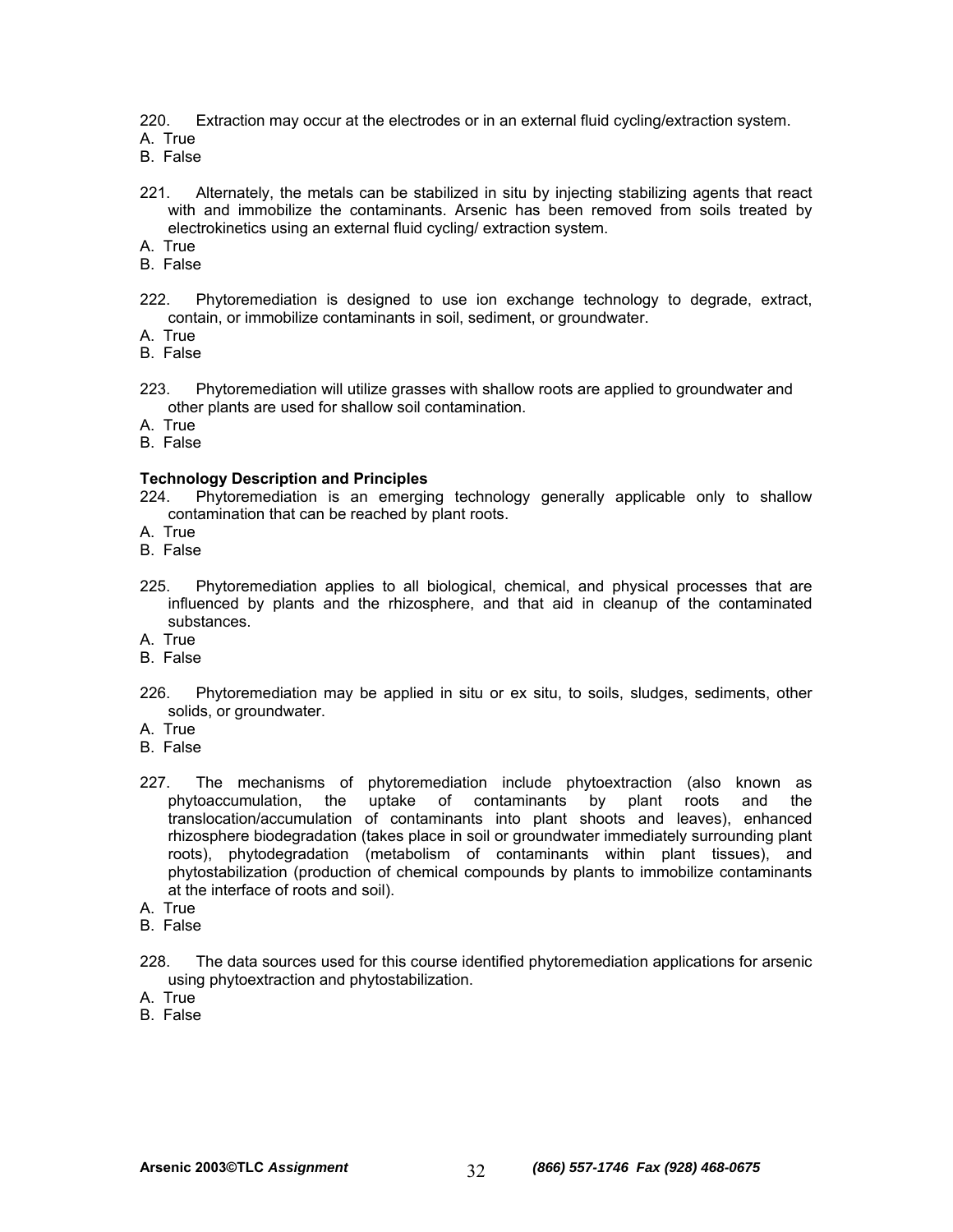- 229. The selection of the phytoremediating species depends upon the species ability to treat the contaminants and the depth of contamination. Plants with shallow roots (for example, grasses, corn) are appropriate only for contamination near the surface, typically in shallow soil.
- A. True
- B. False
- 230. Plants with deeper roots, (for example, trees) may be capable of remediating deeper contaminants in soil or groundwater plumes.
- A. True
- B. False
- 231. Examples of vegetation used in phytoremediation include sunflower, Indian mustard, corn, and grasses (such as ryegrass and prairie grasses).
- A. True
- B. False
- 232. Some plant species, known as hyperaccumulators, absorb and concentrate contaminants within the plant at levels greater than the concentration in the surrounding soil or groundwater. The ratio of contaminant concentration in the plant to that in the surrounding soil or groundwater is known as the bioconcentration factor.
- A. True
- B. False
- 233. A hyperaccumulating fern (Pteris vittata) has been used in the remediation of arseniccontaminated soil, waste, and water. The fern can tolerate as much as 1,500 parts per million (ppm) of arsenic in soil, and can have a bioconcentration factor up to 265. The arsenic concentration in the plant can be as high as 2 percent (dry weight).
- A. True
- B. False

234. The treatment depth is not limited to the depth of the plant root system.

- A. True
- B. False
- 235. Sites with low to medium level contamination within the root zone are the best candidates for phytoremediation processes. High contaminant concentrations may be toxic to the remediating flora.
- A. True
- B. False
- 236. Climatic conditions will not interfere or inhibit plant growth, slow remediation efforts, or decrease the length of the treatment period.
- A. True
- B. False
- 237. In phytoaccumulation processes, contaminants are removed from the aqueous or dissolved phase. Phytoaccumulation is generally effective on contaminants that are insoluble or strongly bound to soil particles.
- A. True
- B. False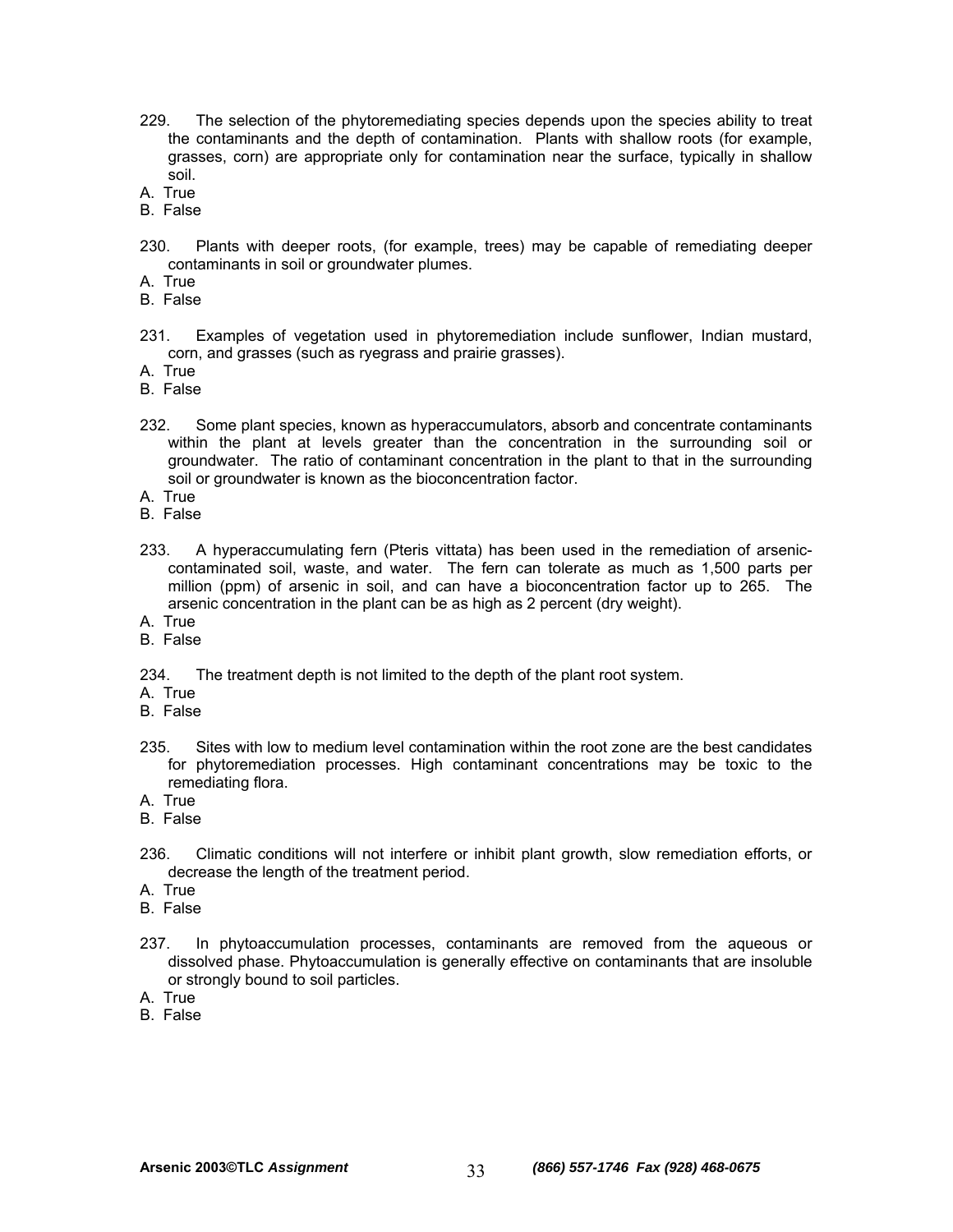238. Factors that affect plant growth and health, such as the presence of weeds and pests, and svsilsbility sufficient water and nutrients will affect phytoremediation processes.

A. True

- B. False
- 239. Phytoremediation has been applied to contaminants from soil, surface water, groundwater, leachate, and municipal and industrial wastewater.
- A. True
- B. False
- 240. In addition to arsenic, examples of pollutants it can potentially address include petroleum hydrocarbons such as benzene, toluene, ethylbenzene, and xylenes (BTEX), polycyclic aromatic hydrocarbons (PAHs), pentachlorophenol, polychlorinated biphenyls (PCBs), chlorinated aliphatics (trichloroethylene, tetrachloroethylene, and 1,1,2,2-tetrachloroethane), ammunition wastes (2,4,6- trinitrotoluene or TNT, and RDX), metals (lead, cadmium, zinc, arsenic, chromium, selenium), pesticide wastes and runoff (atrazine, cyanazine, alachlor), radionuclides (cesium-137, strontium-90, and uranium), and nutrient wastes (ammonia, phosphate, and nitrate).
- A. True
- B. False
- 241. Phytoremediation is conducted in situ and therefore does require extensive soil excavation. In addition, revegetation for the purpose of phytoremediation also can destroy parts of an ecosystem.
- A. True
- B. False
- 242. This technology is best applied at sites with deep contamination. If phytostabilization is used, the vegetation and soil may require short-term maintenance to prevent release of the contaminants.
- A. True
- B. False
- 243. Plant uptake and translocation of metals to the aboveground portions of the plant may introduce them into the food chain if the plants are consumed. Products could bioaccumulate in animals that ingest the plants.
- A. True
- B. False
- 244. Biological treatment designed to remove arsenic from soil, waste, and water is an emerging remediation technology. The information sources used for this report identified a limited number of projects treating arsenic biologically. Sulfate-reducing bacteria was reduced to below 0.050 mg/L in one pilot-scale application.
- A. True
- B. False
- 245. This technology promotes precipitation/coprecipitation of arsenic in water or leaching of arsenic in soil and waste. The leachate from bioleaching requires additional treatment for Arsenic-reducing bacteria prior to disposal.
- A. True
- B. False